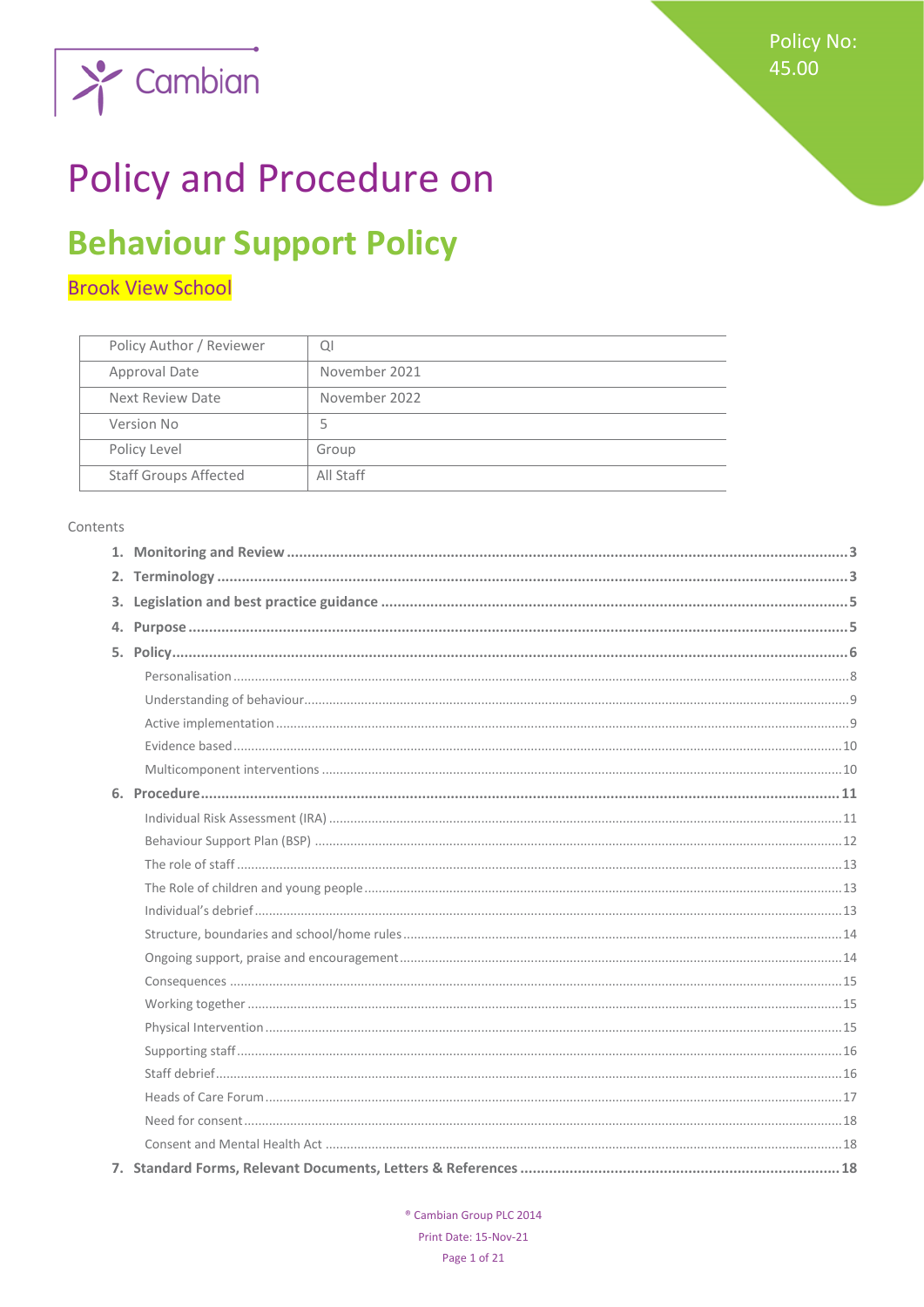

Next Review Date: October 2022 | Behaviour Support | Date: November 2021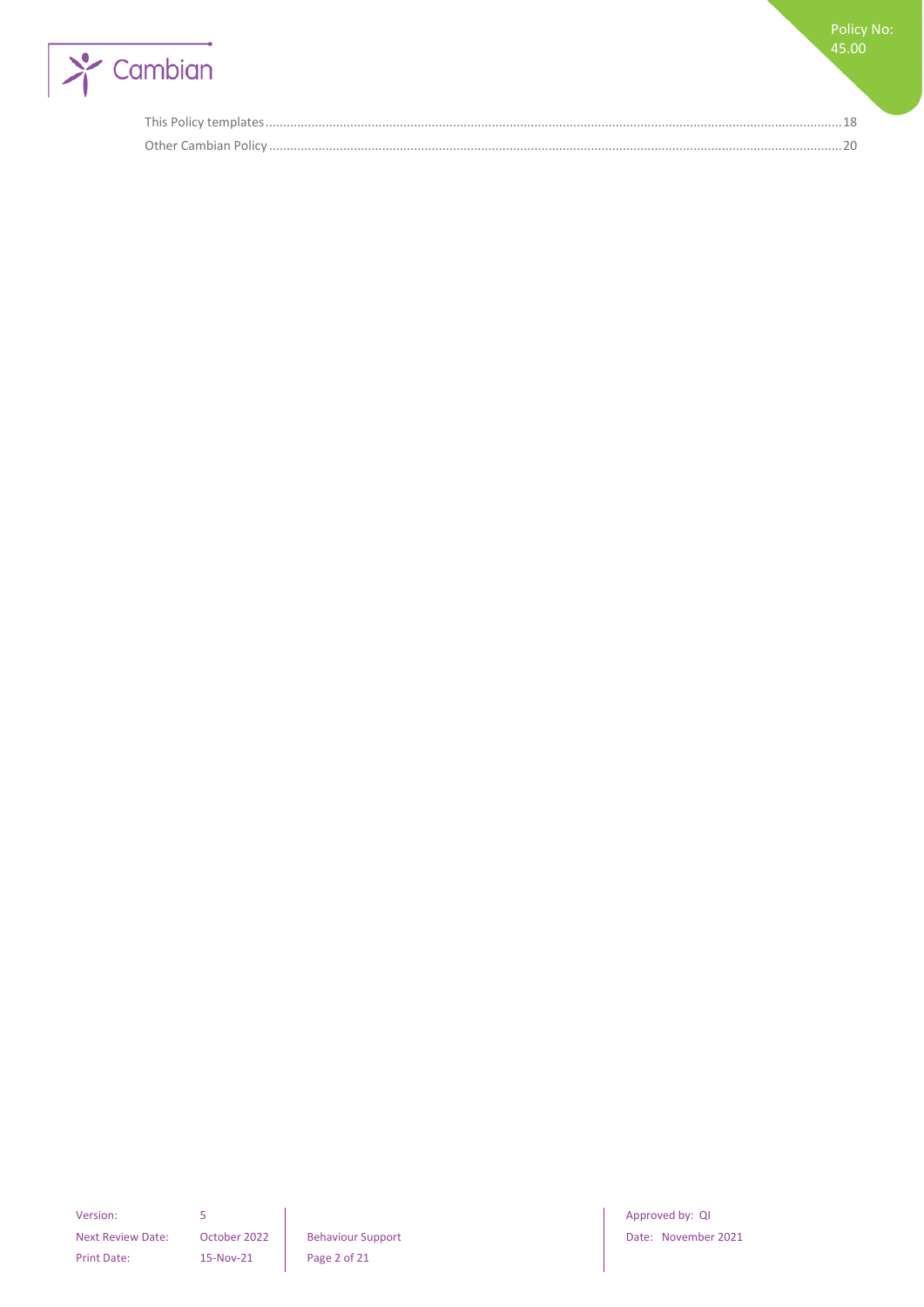

## <span id="page-2-0"></span>**1. Monitoring and Review**

- 1.1. The Proprietor will undertake a formal review of this policy for the purpose of monitoring and of the efficiency with which the related duties have been discharged, by no later than one year from the date of approval shown above, or earlier if significant changes to the systems and arrangements take place, or if legislation, regulatory requirements or best practice guidelines so require.
- 1.2. The local content of this document and supporting procedures will be subject to continuous monitoring, refinement and audit by the Head of Service.

Signed:

Superfield

Andrew Sutherland **Representative, Proprietor- Cambian Group** July 2021

## <span id="page-2-1"></span>**2. Terminology**

2.1. Our aim is to use consistent terminology throughout this policy and all supporting documentation as follows:

| 'Establishment' or 'Location | This is a generic term which means the Children's<br>Home/school/college. Brook View is a SEN School                                                                                                                    |
|------------------------------|-------------------------------------------------------------------------------------------------------------------------------------------------------------------------------------------------------------------------|
| <b>Individual</b>            | This means any child or young person under the age of 18 or<br>young adult between the ages of 18 and 25. At Brook View we<br>have Children attending and/or residing between the ages of 8 to<br>19                    |
| <b>Service Head</b>          | This is the senior person with overall responsibility for the <b>school</b> .<br>At Brook View School this is the Headteacher who is Sarah<br>Chatterton.                                                               |
| <b>Key Worker</b>            | Members of staff that have special responsibility for Individuals<br>residing at or attending the Establishment.                                                                                                        |
| Parent, Carer, Guardian      | means parent or person with Parental Responsibility                                                                                                                                                                     |
| <b>Regulatory Authority</b>  | Regulatory Authority is the generic term used in this policy to<br>describe the independent regulatory body responsible for<br>inspecting and regulating services. At <b>Brook View School</b> this is<br><b>Ofsted</b> |
| <b>Social Worker</b>         | This means the worker allocated to the child/family. If there is no<br>allocated worker, the Duty Social Worker or Team Manager is<br>responsible.                                                                      |
| <b>Placing Authority</b>     | Placing Authority means the local authority/agency responsible<br>for placing the child or commissioning the service                                                                                                    |

Print Date: 15-Nov-21 Page 3 of 21

Version: 5 Approved by: QI Approved by: QI Approved by: QI Approved by: QI Approved by: QI Next Review Date: October 2022 Behaviour Support Date: November 2021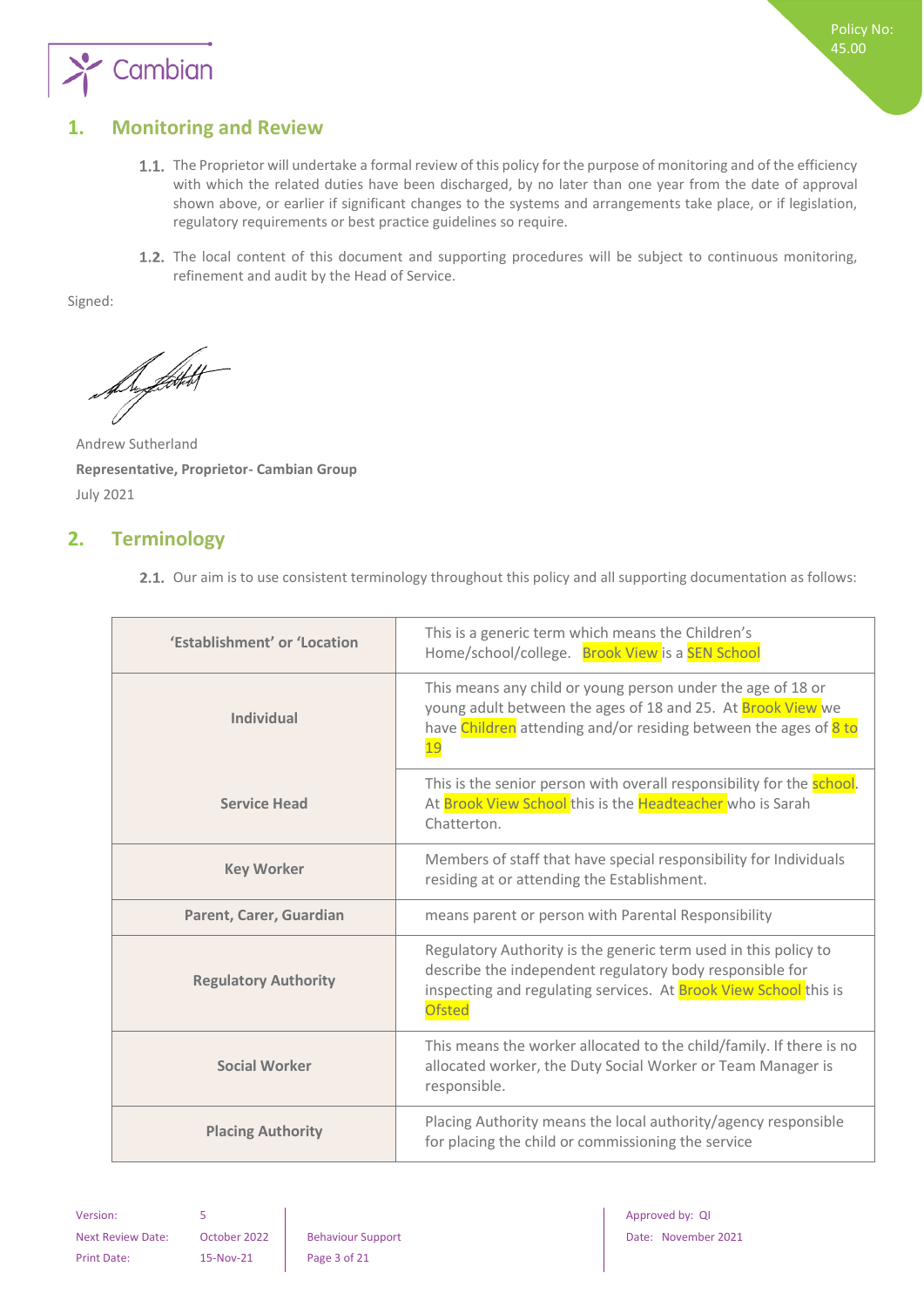



| <b>Staff</b>      | Means full or part-time employees of Cambian, agency workers,<br>bank workers, contract workers and volunteers. |
|-------------------|-----------------------------------------------------------------------------------------------------------------|
| <b>CambianKPI</b> | This is the online in-house information system which holds data<br>for each site on quality measures.           |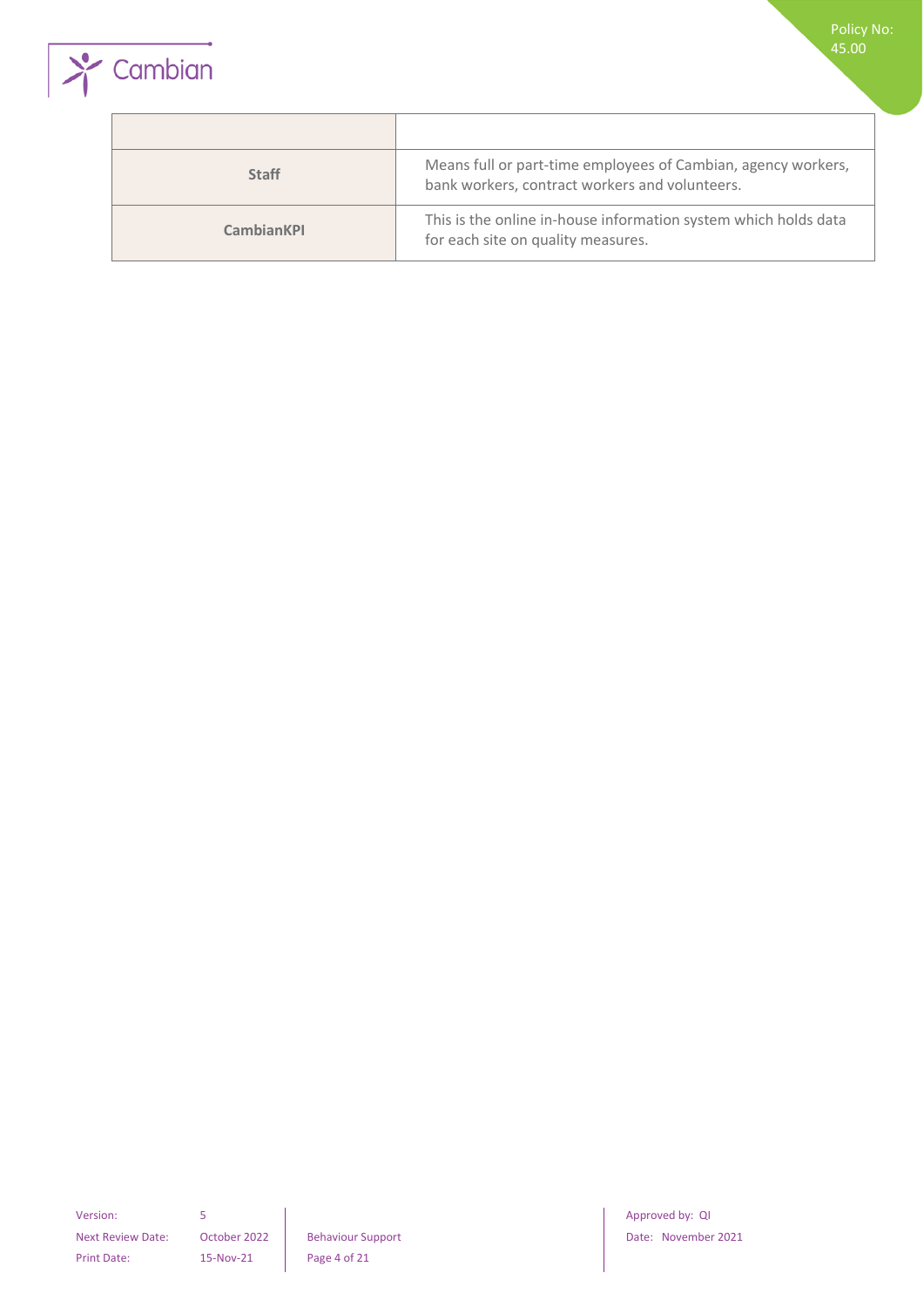# Cambian

## <span id="page-4-0"></span>**3. Legislation and best practice guidance**

- **3.1.** The Education (Independent School standards) Regulations 2014
- **3.2.** Children Act 1989
- 3.3. Human Rights Act 1998
- United Nations Convention on the Rights of the Child (Ratified 1991)
- 3.5. Education and Inspections Act 2006
- 3.6. Health and Safety at Work Act 1974
- 3.7. National Minimum Standards (RSS) 2015
- 3.8. Violent Crime Reduction Act 2006
- 3.9. Children's Homes (England) Regulations 2015
- 3.10. Health and Social Care Act 2008, Regulations 2014
- **3.11.** Equality Act 2010
- 3.12. Regulation and Inspection of Social Care (Wales) Act 2016
- 3.13. Care Standards Act 2000
- 3.14. DE&S/DoH Guidance for Restrictive Physical Interventions. How to provide safe services for people with Learning Disabilities and Autistic Spectrum Disorder 2002
- DoH Guidance on Permissible Forms of Control in Children's Residential Care 1993
- 3.16. DfE Use of Reasonable Force. Advice for Head Teachers, staff and governing bodies July 2013
- **3.17.** DfE Behaviour and discipline in Schools 2014
- BILD Code of Practice for the use and reduction of restrictive physical interventions (third edition) 2010
- 3.19. Ofsted Below the radar: low-level disruption in the country's classrooms September 2014
- Behaviour and discipline in schools, Advice for Head Teachers and school staff February 2014
- Preventing and Tackling Bullying Advice for Head Teachers, staff and Governing Bodies' July 2017
- 3.22. Reducing the Need for Restraint and Restrictive Intervention Children and young people with learning disabilities, autistic spectrum conditions and mental health difficulties in health and social care services and special education settings Published: 27 June 2019
- 3.23. <https://www.crisisprevention.com/en-gb/Specialties/MAPA-Management-of-Actual-or-Potential-Aggression>
- 3.24. [https://www.cqc.org.uk/sites/default/files/20180705\\_900824\\_briefguide](https://www.cqc.org.uk/sites/default/files/20180705_900824_briefguide-positive_behaviour_support_for_people_with_behaviours_that_challenge_v4.pdf)positive behaviour support for people with behaviours that challenge v4.pdf

### <span id="page-4-1"></span>**4. Purpose**

4.1. The implementation of this policy is the responsibility of all staff. The monitoring and review of behaviours is the responsibility of the Head of Service/Registered Manager/Senior Behaviour Lead in collaboration with the site's senior management team.

| Version:                 |              |                          |
|--------------------------|--------------|--------------------------|
| <b>Next Review Date:</b> | October 2022 | <b>Behaviour Support</b> |
| Print Date:              | 15-Nov-21    | Page 5 of 21             |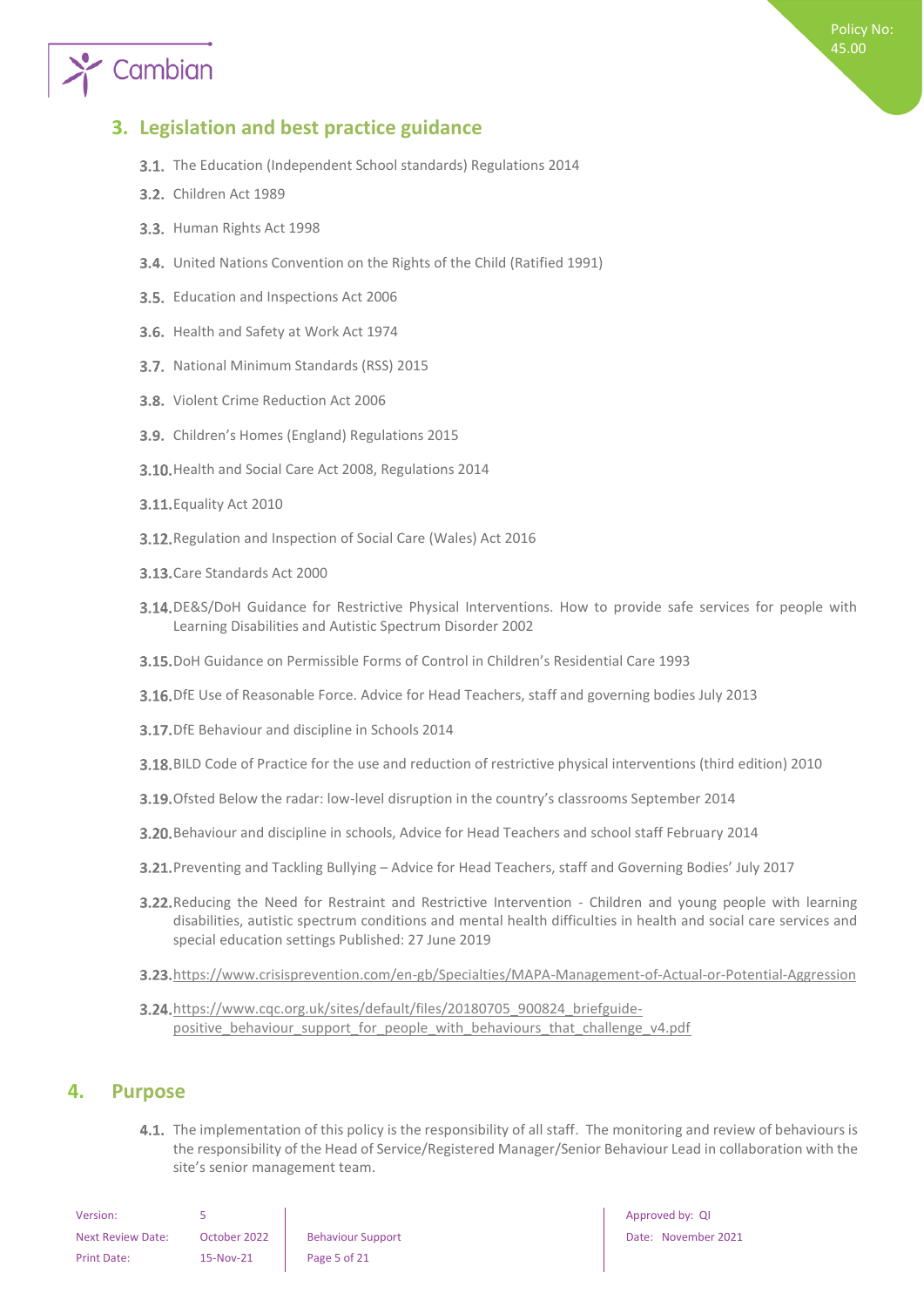

- 4.3. The overall aim of the Behaviour Support policy is to reduce restrictive practices and improve the quality of a child's/young person's life and that of the people around them and to ensure that all children and young people within our services who may have some difficulties with social understanding, social communication, flexibility of thinking and/or sensory issues and also other behaviours of concern which for example might be linked to trauma, are safeguarded at all times and that they have the rights and means to live and learn in a safe and inclusive environment regardless of the difficulty they experience.
- All staff are expected to promote the social, physical and emotional well-being of all of the children and young people within our services. We aim for every Individual to feel valued and respected, and to be treated fairly.
- 4.5. Effective behaviour support helps children and young people lead a meaningful life and learn new skills without unnecessary restrictions.
- 4.6. With the right approach to behaviour support delivered in a person-centred way, we believe we can reduce the likelihood and impact of behaviour of concern.
- 4.7. To maintain the safety of the individuals, the staff working with them, others and the environment.
- 4.8. To promote the use of effective non-aversive intervention strategies.
- 4.9. To support and encourage best practice and reduce the need for physical intervention to be used.
- 4.10. To ensure all locations comply with all the relevant current legislation and other national standards which govern this area of our work.

## <span id="page-5-0"></span>**5. Policy**

Cambian

- Experiencing neurodiversity such as autism can sometimes mean enduring a series of traumatic events, starting from a young age. For some, those events may add up to severe and persistent post-traumatic stress disorder (PTSD). Given various difficulties, and the communication challenges children often experience, their PTSD can be particularly difficult to recognise and resolve.
- 5.2. How a child/young person communicates through behaviour might be difficult for those around them to understand. This is especially true for neuro-diverse children and young people, or where a child with autism may have also experienced trauma. This understanding is critical in the development of the strategies deployed to support the child/young person. Some of the children and young people may display behaviour of concern as a response to a complex pattern of needs, frustrations as a result of their learning difficulty or because of associated conditions. Those problems might be compounded by their additional difficulties including mental health, social deprivation or complex medical conditions.
- 5.3. A child or young person may present some specific, and at times, additional behaviors which may be a result of trauma. Trauma occurs when a child experiences an intense event that threatens or causes harm to his or her emotional and physical well-being. Some events are more likely to be traumatic than others and children can have very different responses to the same event. When a child/young person experiences trauma, it can affect their daily lives and their ability to get along with others.
- 5.4. Abuse, sexual assault, violence, natural disasters and wartime combat are all common causes of PTSD in the general population. Among neuro-diverse children/young people, everyday events can be experienced as traumatic e.g. fire alarms, the loss of a family pet, having to live without the family e.g. in a residential home / residential school, daily expectations including having to follow an education program/timetable, changes to expected routines or even a stranger's offhand comment can also be destabilizing. Neuro-diverse children and young people with autism can also be traumatized by others' behavior towards them, even when there is no threat perceived by others.
- 5.5. All staff working with our children and young people must always be willing to look past challenges presented by a child/young person's diagnoses if they are to provide a truly holistic approach to support. However, staff having the understanding of a particular diagnosis, may help them consider critical areas when identifying the

| Version:                 |              |                          |
|--------------------------|--------------|--------------------------|
| <b>Next Review Date:</b> | October 2022 | <b>Behaviour Support</b> |
| Print Date:              | 15-Nov-21    | Page 6 of 21             |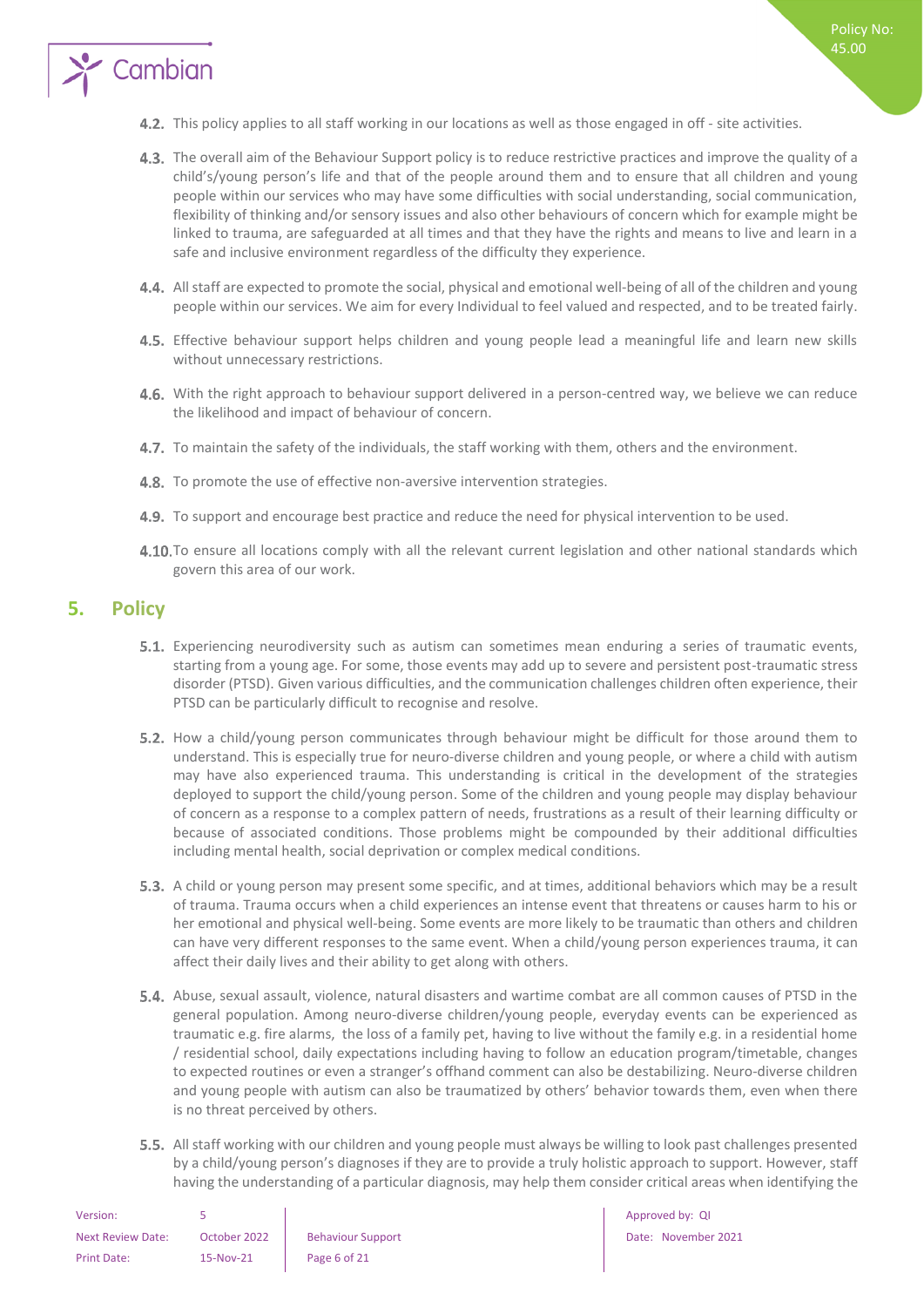

appropriate strategies to support that child/young person. This is most effectively achieved, where possible, when done alongside and involving, the child/young person as an agents of change in their own life.

- 5.6. Owing to their complex needs, children and young people sometimes behave in ways that others can experience as challenging or don't fully understand. On some occasions, these expressions may be perceived as dangerous and have the potential to result in harm to the person displaying the behaviour, their peers, those working alongside them or the public. On other occasions the behaviour may constitute partial or even complete withdrawal, ongoing sadness and lack of engagement in education or other activities within the home or outside the provision.
- 5.7. This policy provides guidance for staff to be able to effectively support a child/young person when they are displaying behaviour of a concern, including:
	- Anxiety, fear or panic attacks
	- Too much or too little sleep
	- Loss of appetite or overeating
	- Unexplained irritability or anger
	- Difficulty focusing on projects and school/college work
	- difficulty maintaining conversation
	- Difficulty generating ideas or solving problems
	- showing obsessive or pervasive worry
	- Denial (potentially as the result of toxic shame) and confusion
	- **Sadness**
	- Poor concentration
	- Survival instinct lie, steal, seek shelter, food
	- Physical or verbal aggression
	- Self-injury
	- Property destruction
	- Disinhibited and impulsive behaviour
	- Hyper sexuality
	- Difficulty developing healthy relationships Impulsivity
- **5.8.** This list is not exhaustive and there might be other behaviour(s) which is equally critical but not listed above. When forming an assessment for developing strategies for positive behaviour support, consideration needs to be given to the baseline assessment of behaviour and also to the shared knowledge and understanding of each child/young person, including changes to regular, known behaviour.
- **5.9.** Our approach to behaviour support within Cambian is based upon the overriding principle that all behaviour is a form of communication. The communication can be as the result of an unmet need or frustration as a result of not being understood by others. Pre-empting needs and improving methods of communication may be helpful in reducing or at times even stopping behavior of concern. However, there are also other factors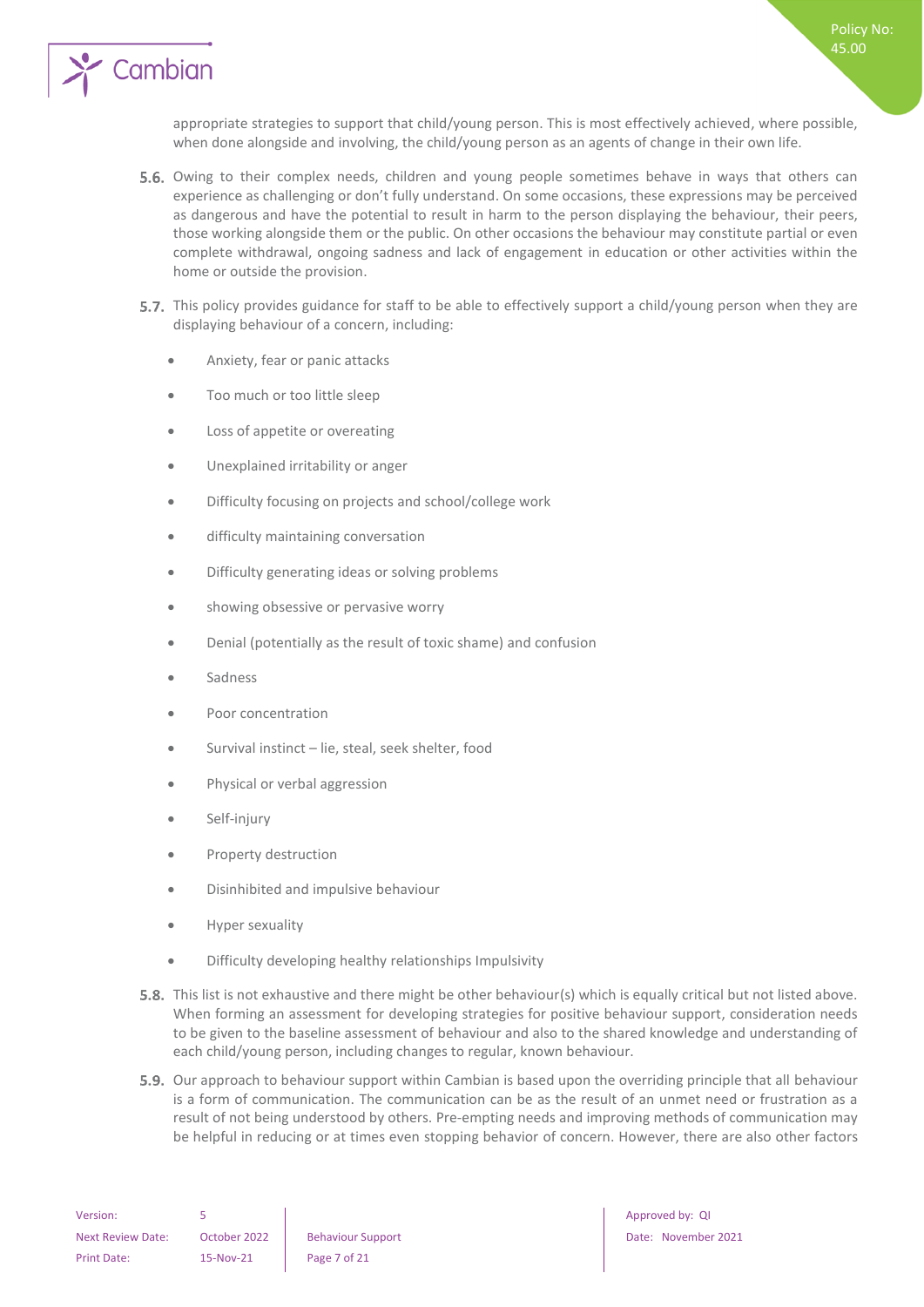

in the overall development of a child/young person which are equally critical, and which may directly contribute to the reduction of behavior of concern.

5.10. Therefore, as an organisation we aim to:

- Value each other and develop mutual respect,
- Provide environments that are mindful of sensory needs, i.e. tidy, uncluttered and clean environments,
- Develop and maintain an environment where children and young people feel safe and secure and which supports everyday learning,
- Maintain an environment where children and young people feel there is unconditional positive regard and acceptance of them for who they are and also one, where they feel being actively listened to,
- Create an environment with plenty of optimism and appropriate level of tolerance, but also high expectations,
- Provide relentless focus and commitment to positive relationship building and atunment regardless of the time involved and number of attempts already made,
- Create an environment where all children and young people understand the need for effective communication, including being able to say 'no' when they need to, helping development and maintenance of positive relationships between children/young people and adults,
- Maintain an environment where children and young people can learn about themselves and their rights and responsibilities,
- Creating an environment where children and young people develop a sense of personal autonomy. Where staff facilitate decision making processes so each child and young person can learn about risks involved and benefits of their decisions.,
- Create a moral foundation for children and young people where skills of self-control and self-discipline are developed and they are able to take responsibility for their actions and learn how to look after themselves in the future,
- Equip children and young people with skills for life so they can make informed decision and understand the natural consequences,
- Ensure Leadership Teams will focus on continuous improvement having children's/young people's needs at heart of all they do,
- Ensure there are opportunities for parents and carers to play an active part in their child's/young person life.
- 5.11. In order to help improve the quality of each child/young person life and the quality of life for those around them Cambian recognises the **5 signs of Positive Behaviour Support** (PBS) identified by BILD®:

#### <span id="page-7-0"></span>**Personalisation**

- **5.12.** Behaviour support will be individualised i.e. based on a comprehensive multi-disciplinary assessment of the abilities and needs of the individual in our care. The support provided for children's / young people's behaviour will always require personalised approaches. These will help to:
	- Reduce anxiety
	- Enhance motivation, confidence and self esteem
	- Improve concentration and reduce distractions
	- Facilitate independence
- 5.13. As far as it is practically possible, children and young people should be involved in determining their support, education and care needs alongside other people in their lives. They should be able to participate in the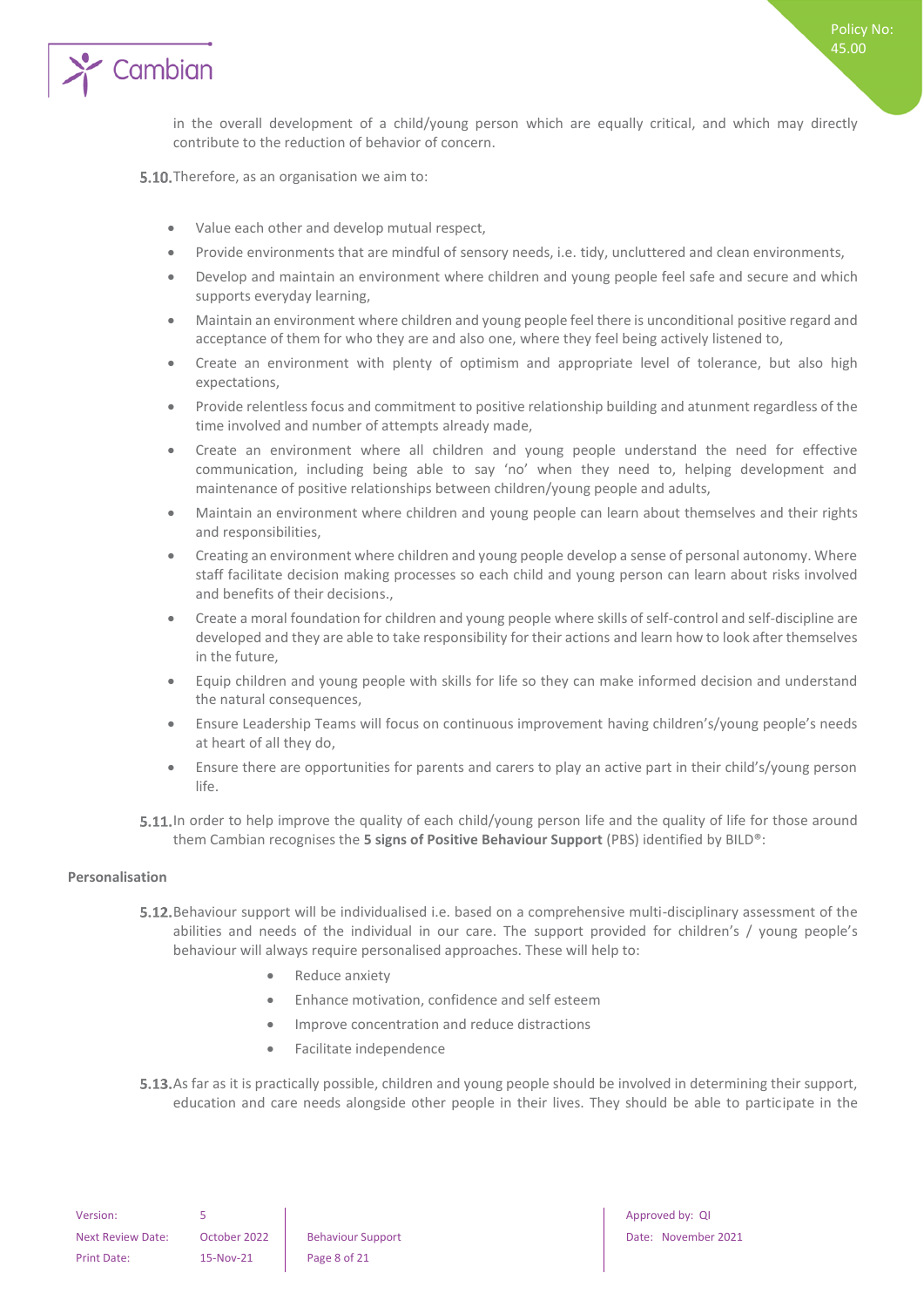

Policy No: 45.00

#### <span id="page-8-0"></span>**Understanding of behaviour**

- 5.14. Multi-Disciplinary Team assessments should be used to develop our understanding of the function of any presenting challenging behaviour. Individual Risk Assessments (IRA) and Behaviour Support Plans (BSP) are developed in conjunction with relevant key people around the child/young person including: care and support staff, education staff, managers, clinicians. From there, a detailed and robust strategic document is developed, which will support staff to have a deep understanding of the needs of the individual. Strategies are discussed with the staff who have a good knowledge of each child/young person.
- 5.15. A clear approach to managing and supporting children and young people with behaviour of concern is embedded in all our services. This may include an assessment and intervention framework (such as functional analysis) that sees behaviour as having meaning, which is multi-faceted and supports the positive change through the understanding of behaviour.

#### <span id="page-8-1"></span>**Active implementation**

- All children and young people in all Cambian locations have Individual Risk Assessment and Behaviour Support Plan.
- 5.17. It is the responsibility of the Head of Service/Registered Manager to ensure that:
	- All children and young people have a current Individual Risk Assessment and up to date Behaviour Support Plan, designed to reduce risks associated with the behaviours of concern.
	- The Behaviour Support Plan is reviewed every 3 months as a minimum and also following incidents, where known behaviour support strategies didn't fully work or where new behaviour occurred which requires specific approaches to be used,
	- Where appropriate, the child/young person has read and understands their Behaviour Support Plan and is encouraged to participate and contribute to the planning process,
	- The Behaviour support Plan is shared with parents/guardians, relevant authorities.

5.18. A Behaviour Support Plan includes information about:

- Pre-emptive action taken to reduce known triggers (i.e. plan for change, support following family contact, support in particular subjects or in relation to significant dates/anniversaries etc.)
- How the environment needs to be managed to support the child/young person (i.e. demonstrates an understanding of impact of the environment on the sensory needs of the child/young person and seeks to minimise these),
- The skills and strategies the person needs to be taught to enable them to communicate in a more positive, socially acceptable way,
- Strategies for supporting socially unacceptable behaviour when it occurs including proactive, active and reactive phases,
- Any positive motivators/incentives/rewards to be used and any actions which should be avoided during a particular phase,
- Areas to be considered and relevant strategies to be used in order to prevent potential relapse into crisis behaviours.
- Each Behaviour Support Plan also outlines individualised reactive strategies that effectively support the individual when they are unable to regulate their behaviour.. It is expected that most of the reactive strategies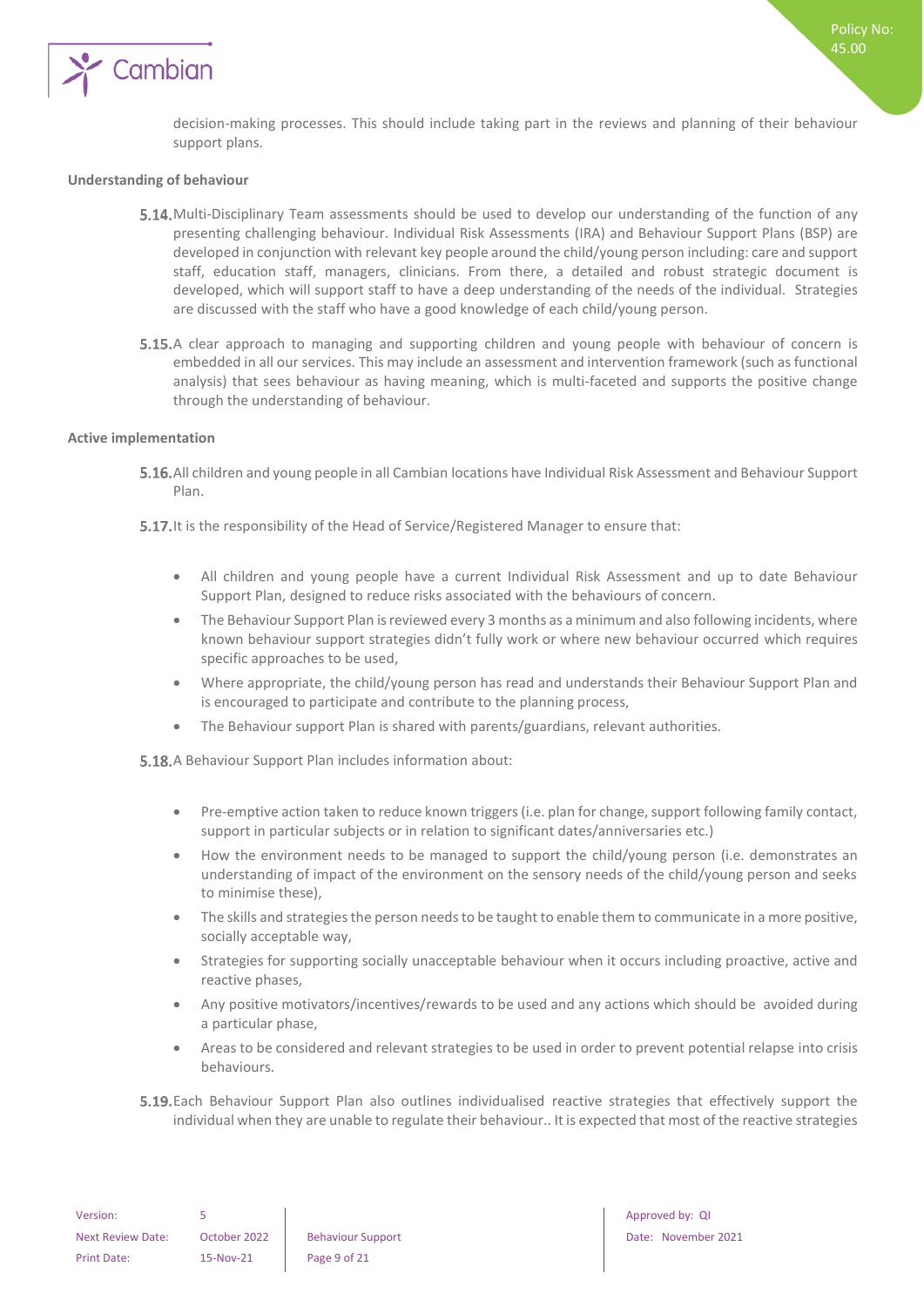

would address the function of the presenting behaviour and would only include restrictive physical intervention as a last resort.

- Behaviour Support Plans will be reviewed and revised, by structured and objective monitoring of incident and restraint reports, recognising the child/young person's progress in replacing unwanted behaviours with more positive alternatives, and improving quality of life.
- **5.21.** A culture of collaborative practice must exist to ensure that we adopt a true multi-disciplinary approach.
- **5.22.** Regular training relating to methods of behaviour support and the writing and monitoring of individual Behaviour Support Plans is provided for staff, both as whole service training and relating to individual young people. The promotion of appropriate behaviour support strategies and also about individuals are discussed regularly in the appropriate team meetings and at senior leadership meetings.
- 5.23. Active and meaningful debriefs/reflections with staff involved in an incident and the child/young person must also form part of each home's/school's/college's culture in order to ensure that we can clearly identify learning points from any difficult situation and use these to inform future practice. Those, whether Individual or group debriefs must be linked with and revisited during individual staff supervisions and reflections recorded in supervision minutes (single subject or part of regular scheduled sessions).

#### <span id="page-9-0"></span>**Evidence based**

- **5.24.** Behaviour Support Plans once implemented, require on-going monitoring and recording in order to ascertain the effectiveness of the programme. They are active and dynamic documents which need regular updating in order to ensure that strategies employed are current and effective.
- 5.25. Schools/Colleges/Homes employ various methods to record on-going data relating to incidents/physical intervention etc. This data is analysed on a regular basis by the appropriate teams within each setting to evaluate the effectiveness of specific strategies.
- 5.26. Data relating to incidents/physical intervention is submitted and analysed across the organisation by means of weekly submissions to CambianKPI.

#### <span id="page-9-1"></span>**Multicomponent interventions**

- **5.27.** Emotional regulation and behaviour support will be implemented at different levels and in different ways depending on the child/young person needs. Behaviour Support will be positive, i.e. focused on teaching and encouraging the person to develop and use more adaptive ways of responding to a range of stimuli or difficult situations.
- 5.28. Behaviour Support will primarily focus on proactive and active strategies, with reactive strategies only be used to bring about effective control and to maintain a safe environment during situations by utilising approved and agreed techniques. The notion of addressing situations at an early stage to prevent the escalation and avoid unnecessary injury, harm or damage, is fundamental.
- 5.29. The focus will be placed on development of proactive strategies to prevent or reduce the impact of triggers and events that evoke or perpetuate the behaviours of concern. Interventions would be designed to support personal development and the learning and maintaining of new skills.
- **5.30.** Coping strategies will be prioritised and there would be evidence that the environment had been altered to ensure it was the best possible fit for the child/young person.
- **5.31.** There will also be some reactive strategies to help people keep safe when needed. Support would be based on assessed need and may use a range of evidence-based therapies provided by therapy teams where required. Cambian provide the opportunity for people to engage in meaningful and purposeful activity that motivates them. In a home setting, this may include learning new skills or being encouraged to try a broader range of activities. In an educational setting, this is focussed on providing a stimulating curriculum that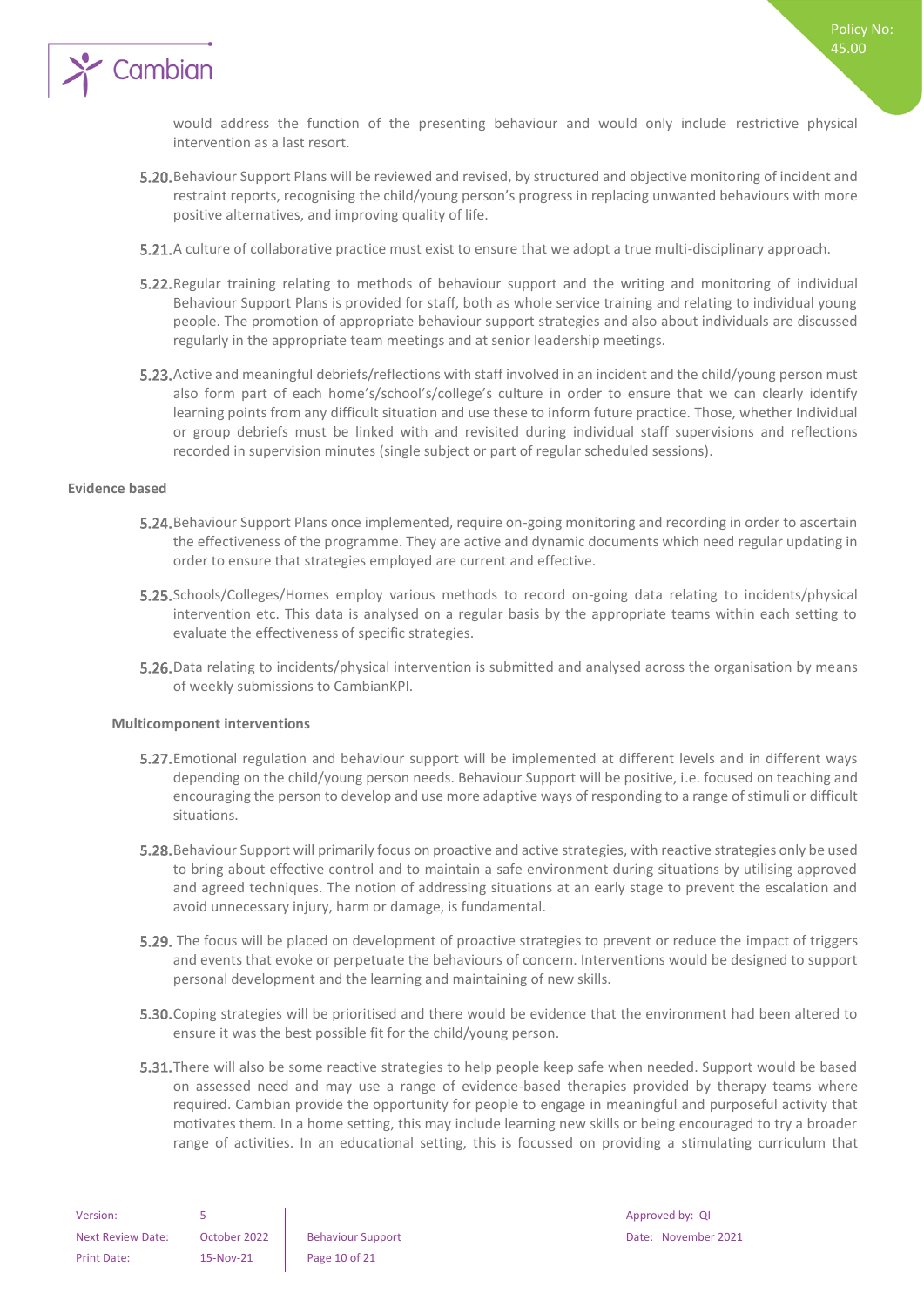

captures the individual's imagination and takes account of the ways in which the individual learns best and is appropriately differentiated in order to enable engagement in learning.

## <span id="page-10-0"></span>**6. Procedure**

#### **Risk Assessment and Management process – Education**

- Please read this section in conjunction with the 45.01 **Risk Assessment and Management process map for Education,** which provides an overview of the risk assessment and management process from the point of referral assessment to the point of transition onto the next phase of children's/young people's life within or outside Cambian.
- 6.2. As a part of this process, each site will have the following set of documents for each child/young person, which will identify key information in relation to the effective support of behaviour and management of known risks from pre-admission and throughout their placement.
	- Referral Assessment Placement (RAP)
	- Impact Assessment (IA)
	- Individual Risk Assessment (IRA) IRA must be reviewed (as a minimum) every three months or as appropriate based on observed behaviour that either improves or deteriorates. If at any time a behaviour or risk of behaviour puts the individual into the 'High Priority Group' (HPG) then the reviews will be more frequent and according to need as required. Any behaviour resulting in a high level intervention will automatically be followed by a review of the Individual Risk Assessment document.
	- Behaviour Support Plan (BSP)
	- Placement Plan (Care Plan) Children/Adults
	- Risk Reduction Plan (RRP)
	- Placement Support Plan (PSP) this is one aspect of a continuum of support to those at risk of their placement breaking down. It is used where the behaviour of young people is such that on-going concerns with regards to the safety of others and/or staff are raised or the ability of the service to meet the young person's needs is in question.
	- Weekly Risk assessment (WRA) is based on Individual needs, presentation and type of service provided. Modification of the risk criteria might be required depending on the profile of the service.
	- Weekly Risk Assessment spreadsheet template
- 6.3. Managers must ensure that every individual has all the appropriate and relevant documents completed at the appropriate stages in a young person's placement, informed by the relevant information including EHCP, LA Placement Plans and Health Plans. Those documents must be:
	- Developed (where appropriate involving Individual and their family) and implemented during the assessment period,
	- Subject to the agreed systems for monitoring of behaviour concerns,
	- Subject to data processing and analysis to review trends Individual Risk Assessment.

#### <span id="page-10-1"></span>**Individual Risk Assessment (IRA)**

- 6.4. In the context of supporting behaviour, an Individual Risk Assessment will be used to identify what level of risk the individual may present on site and in the community. A Behaviour Support Plan will identify the relevant type(s) of proactive, active and reactive interventions or support that will be needed in different situations in order to ensure that an individual's behaviour will not threaten safety (theirs or others).
- 6.5. It is crucial that any potential need to employ restrictive physical intervention is acknowledged in the Behaviour Support Plan, so that an appropriate intervention can be properly planned. If an Individual's behaviour indicates that there is a strong likelihood that it will become necessary to use some form of

| Version:          |              |                          |
|-------------------|--------------|--------------------------|
| Next Review Date: | October 2022 | <b>Behaviour Support</b> |
| Print Date:       | 15-Nov-21    | Page 11 of 21            |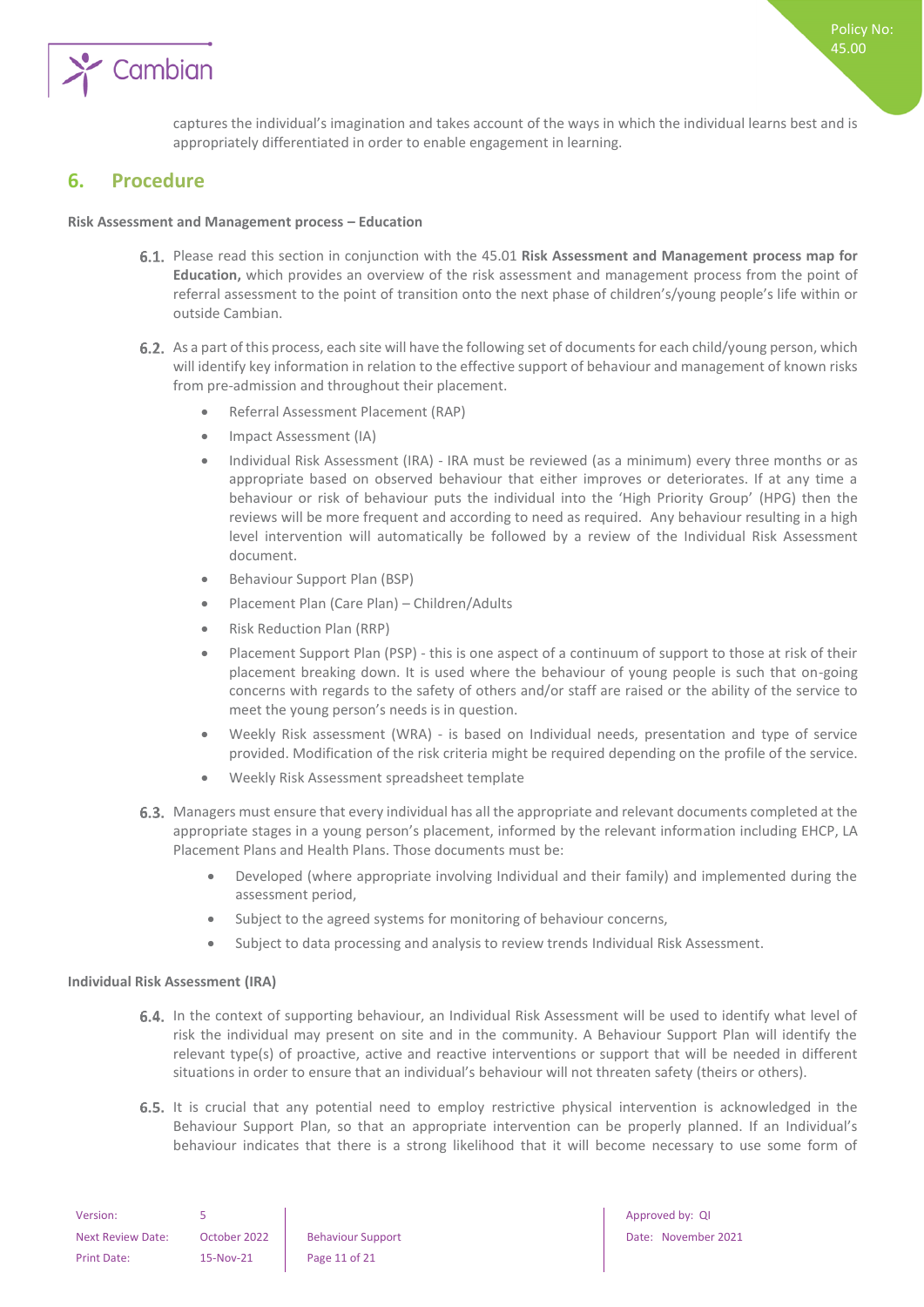

restrictive physical intervention, then the Behaviour Support Plan and an Individual Risk Assessment needs to reflect this.

Policy No: 45.00

- 6.6. The Individual Risk Assessment will also be used as a process to identify what actions will need to be taken to allow/enable an individual access to activities. In some circumstances it may be necessary to delay or avoid a particular activity because the current level of risk posed to the individual or others. However, staff will need to be mindful of the potential for discrimination against an individual if their access to an activity is being restricted unnecessarily.
- 6.7. In drawing up plans for the use of restrictive physical intervention, close liaison will be maintained between the multi-disciplinary teams involved with the individual in our care. Formal methods of sharing successful approaches and interventions should be adopted in order to ensure consistency and to maximise effectiveness.

#### <span id="page-11-0"></span>**Behaviour Support Plan (BSP)**

- 6.8. Behaviour Support Plans should identify the particular setting conditions both within and outside the immediate environment that increase the likelihood of behaviour of concern occurring. These might include factors that increase the individual's general level of anxiety or stress and so affect their tolerance and ability to cope with the demands being made on them. The BSP should include details of observable signs in the individual's behaviour or demeanour that suggest increased levels of stress, agitation or anxiety as well as key triggers that are known to provoke behaviour of concern under certain setting conditions.
- Each Behaviour Support Plan should include clear criteria for when a particular intervention will be considered to be appropriate for that individual. Steps should be taken to ensure that all staff who may have to use these techniques are clear about what exactly is permissible, and under what circumstances. Clear distinctions should be made between the options that have been identified as appropriate, and their use under different circumstances.
- 6.10. Behaviour Support Plans will include details of the wider range of proactive strategies to be employed in an attempt to avoid the need for restrictive physical intervention. This will include longer-term planning to address the root causes (function) behind the behaviour, as well as de-escalation and diversion techniques to be employed when behaviour begins to deteriorate beyond normal expectations.
- 6.11. Responses to behaviour of concern should take into account the individuality of the person in our care. In identifying appropriate interventions for that individual, a comprehensive assessment of their needs should be carried out, using a multi-disciplinary approach. Where the child/young person experienced trauma, approaches to behaviour support strategies must be trauma informed, so the appropriate and effective staff responses can be given.
- 6.12. When planning the use of restrictive physical intervention, it is important to ensure that the particular intervention is not contra-indicated because of personal characteristics or health/medical factors (i.e. asthma, increasing risks of positional asphyxiation, Sickle cell anaemia) in cases of potential physical harm as a result of physical intervention, it may be necessary to seek medical advice before the use of certain support techniques.
- 6.13. There will be times when staff will need to intervene physically to keep children and young people safe or to keep themselves and/or others safe. However, just because restraint is permissible, it does not mean that it is the best and/or only way to manage a concern or situation. Staff should always consider the balance of risk associated with carrying out any intervention, i.e. action taken will be to prevent a greater harm from occurring, this is assessing the balance between the risks of carrying out the intervention against the risk of not carrying out that intervention.
- 6.14. As well as physical harm, it is important to understand an additional risk associated with potential psychological harm as the result of the use of restrictive physical intervention. This needs to be tended to with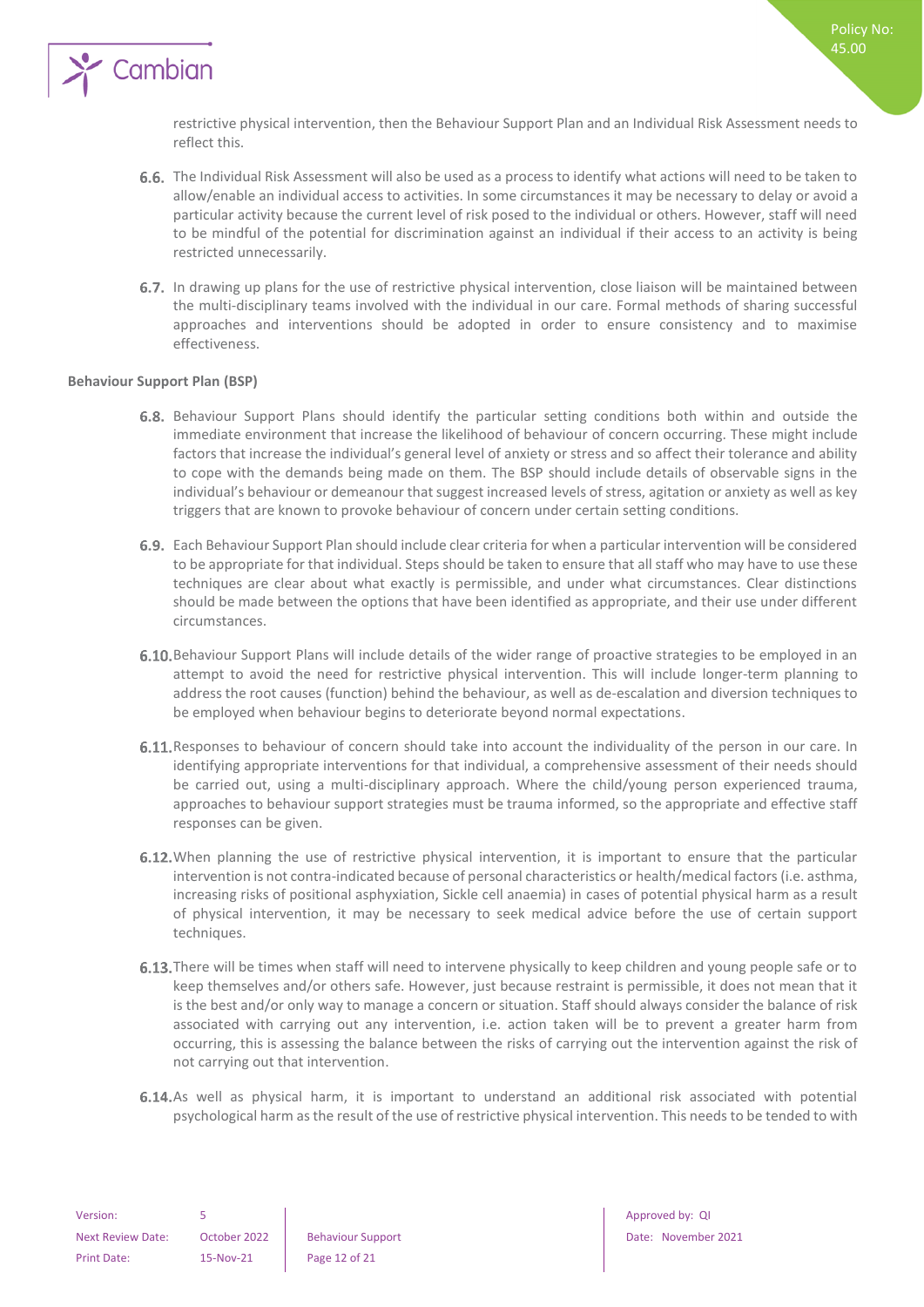

the same attention as any physical harm. This means ensuring effective debriefs for those involved and reattuning of relationships.

6.15. Physical interventions should only be used in conjunction with other strategies designed to help the individual learn alternative non-challenging behaviours. As well as identifying responses to behaviour of concern, any individual plans should include details of environment changes, teaching opportunities and the provision of particular resources or activities that will enable the individual to learn to meet their own needs through more appropriate behaviour.

#### <span id="page-12-0"></span>**The role of staff**

- 6.16. Staff have a responsibility to ensure that incidents involving behaviour of concern are accurately reported immediately, discussed, recorded and actions taken to reduce the risk of an incident occurring again and to make reparation to any harm done.. The written/electronic record should be completed within an hour, but no later than 24 hours after the incident. It would be expected that any incident is recorded before a member of staff leaves site at the end of their working day.
- **6.17.** The team/person named as responsible for coordination of the school/home behaviour support has a responsibility for ensuring that each Incident sheet or electronic record is analysed and that the young person and staff involved have been offered a debrief. They must also ensure that every staff member debrief was further discussed by their line manager in the next available staff supervision session including reflection/feedback on how the incident was managed.
- 6.18. Any changes proposed to current Behaviour Support Plan(s) and Individual Risk Assessment(s) must be shared with all staff to ensure revised strategies are applies consistently and without a delay.
- 6.19. The Head of Service/Registered Manager has a responsibility to ensure all actions identified by the team/person named as responsible for coordination of the school/home behaviour support have been carried out in a timely manner.

#### <span id="page-12-1"></span>**The Role of children and young people**

- 6.20. Where possible all children/young people are encouraged and expected to take responsibility for their own behaviour and will be made fully aware of this Behaviour Support policy and their Behaviour Support Plan.
- 6.21. Where possible all children/young people are supported to understand what happened and how they can modify their responses in difficult situations.

#### <span id="page-12-2"></span>**Individual's Debrief /Reflections**

- 6.22. Following an incident involving behaviour of concern, the child/young person should be given the opportunity to talk through and reflect on the circumstances in which the child/young person found themselves. The purpose of this debrief is to explore with the child/young person the responsibility for what has happened and to identify alternative strategies for the child/young person to avoid similar situations occurring in future. Where a child/young person is unable to use words to reflect on the incident, other forms of debrief should be explored. This could involve the use of social stories (see 45.11 a-f for debrief guidance).
- 6.23. It is necessary to exercise judgement in the timing of this meeting  $-$  balancing the need to allow sufficient time for the child/young person to calm down fully without allowing too much time to pass so that the meeting loses its immediacy and impact. It is also important to think about who should conduct this meeting. Ideally it should not be the person directly involved in the incident. It would be preferable if the meeting could be conducted by a person who has a good relationship with the child/young person and who is seen as credible, fair and authoritative. **NB: If the child chooses to have a debrief/reflective session with someone who was involved in the incident, an additional wellbeing check should be carried out before and after the session by somebody who was not involved in the incident.**
- 6.24. The purpose of the meeting is to promote change and to help the child/young person to develop improved self-regulation or more effective strategies to manage stimuli. It is essential that staff understand the

| Version:                 |              |                          |
|--------------------------|--------------|--------------------------|
| <b>Next Review Date:</b> | October 2022 | <b>Behaviour Support</b> |
| <b>Print Date:</b>       | 15-Nov-21    | Page 13 of 21            |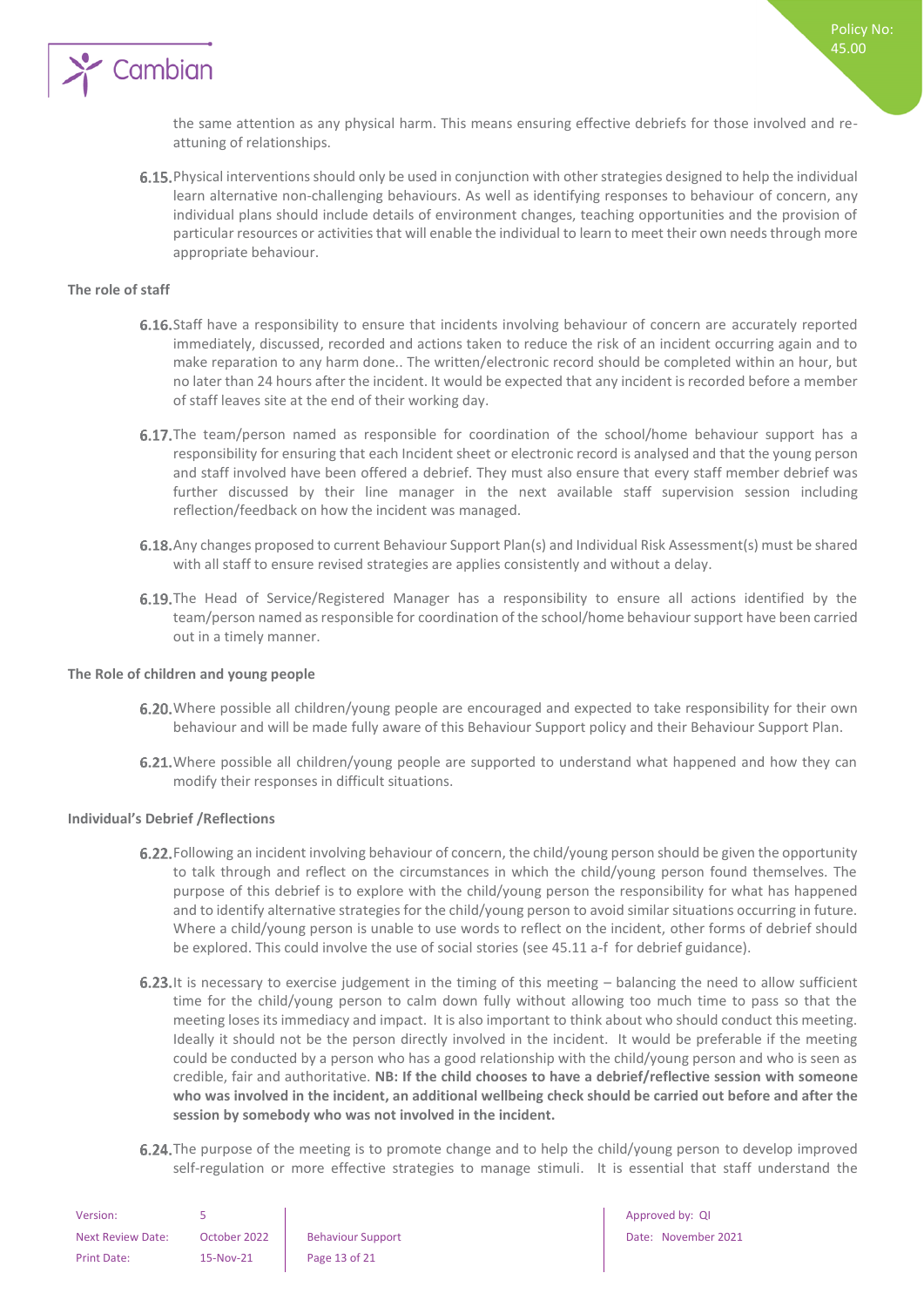

potential impact of toxic shame on a child/young person's ability to reflect on an incident and It is important that it is conducted in a calm and supportive way which the child/young person experiences as helpful and positive.

- 6.25. If it is necessary to impose any sanctions on the child/young person or there are any other negative outcomes (from the child/young person's perspective) they should be informed of these things after and separate from the debriefing meeting. Any sanctions or consequences should be in line with policy and be recorded in a timely manner.
- 6.26. In some cases a member of the therapy team might need to be involved and support depending on capacity. They may be able to help with the selection of questions, or with specific arrangements around the communication with the child/young person.
- 6.27. Sites may use different specifically designed debrief documents which will be carefully selected for each child/young person. Examples of Facilitated Decision Making (FDM) and Evaluation Support Procedure level 1-4 are in **45.11 a-f – Individual Debrief resources.**

#### <span id="page-13-0"></span>**Structure, boundaries and school/home rules**

- All locations will ensure that all Individuals are cared for and/or educated in an environment which provides positive and appropriate structure, boundaries and rules. These help to provide the framework for developing a moral foundation where skills of self-control and self-discipline are developed and children and young people are able to take responsibility for their actions.
- 6.29. All locations will provide clear information on any rules that apply in that setting and where appropriate individuals will sign agreements or contracts that they understand them and what any consequences would be for breaking those rules. Where individuals are age of 16 or above and do not have capacity to agree to such rules **13.00 Mental Capacity and Consent** policy will apply and any decisions will be made with the individual's best interest.

#### <span id="page-13-1"></span>**Ongoing support, praise and encouragement**

- 6.30. Helping the child/young person learn about, and where appropriate replace maladaptive strategies for coping with or communicating needs, wants and feelings with a more socially appropriate pattern is a key objective of effective behaviour support, but it may not work for everyone immediately. Rewards motivate and help children and young people to see that good behaviour is important and also valued. At Cambian we seek to reward all children and young people for their efforts, commitment, good behaviour, achievements and hard work in a variety of ways.
- 6.31. Praise and encouragement develops children and young people's confidence and self-esteem and can be used as a motivator to encourage positive behaviour. For those who require further encouragement, the promise of rewarding experiences as a consequence of appropriate behaviour provides an added motivator. Therefore where appropriate, token and reward systems can be extremely effective motivators in the development of positive behaviour.
- 6.32. Where the child/young person has experienced trauma, education about trauma reactions will be provided and a hope for full recovery given. This may be led by the member of the senior management team or therapy team member – depending on the type of provision offered.
- 6.33. Conveying information about common reactions to trauma can often be helpful, not only to the child/young person, but also to the people around them, including staff, parents, teachers, non-teaching staff and community member involved in child's/young person's life. Knowing what to expect and what reactions are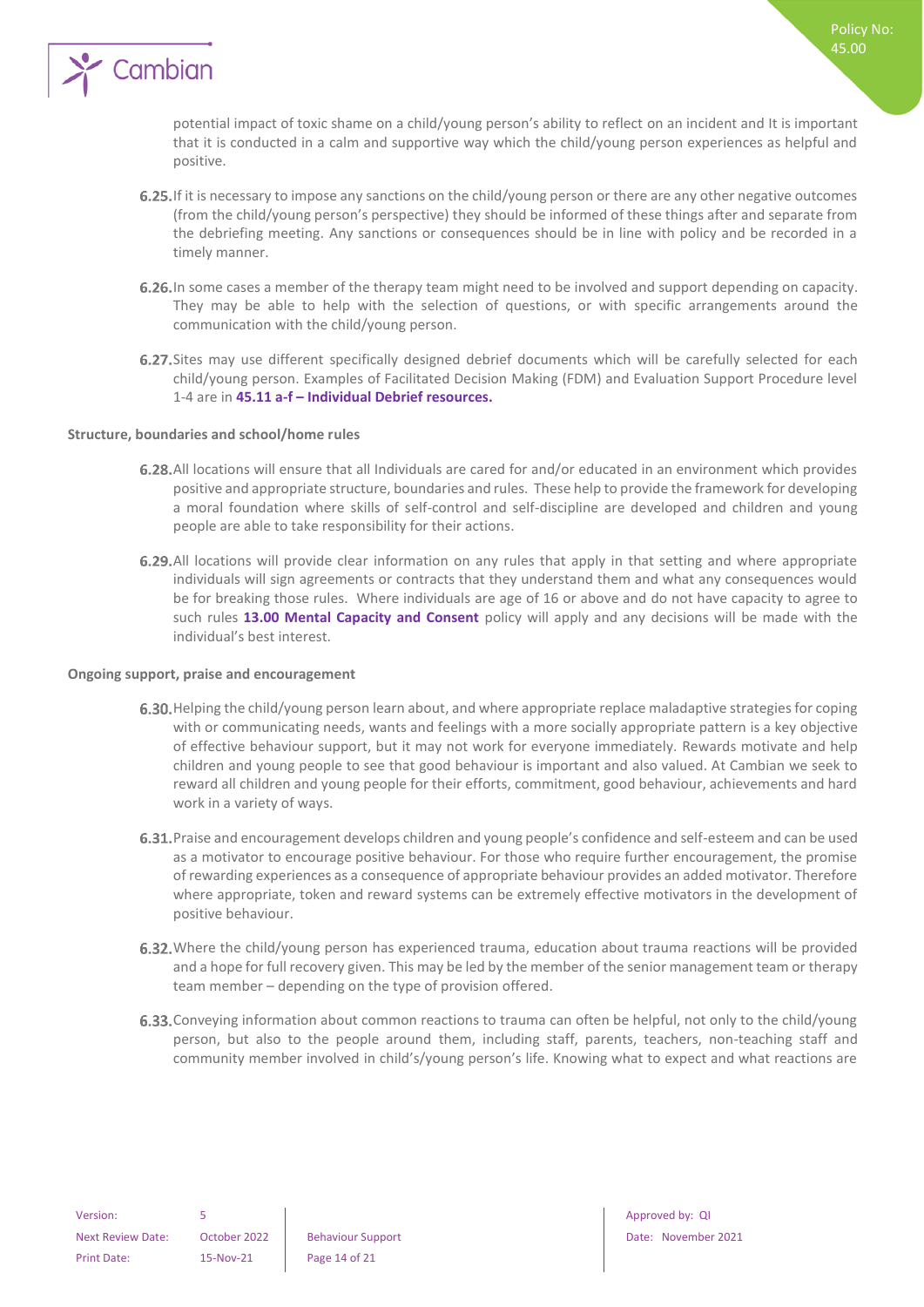

most common can relieve adults' worries that the child/young person will not recover or will be damaged forever.

#### <span id="page-14-0"></span>**Consequences**

- 6.34. It is essential that those supporting young people in the aftermath of an incident understand the function of the undesirable behaviour for the young person when considering how to proceed. If staff understand the function, this will help to guide the opportunities for learning (consequence). Many of the neuro-diverse children/young people in our services experience a high degree of anxiety and this presents in different ways, many of them are socially unacceptable. This is likely a result of them not having the capacity, or communication skills to be able to express these feelings in other ways. They rely on the attunement of staff supporting them to make sense of these feelings and support their emotional regulation. Where this support fails, and behaviour is the only form of communication accessible, the underlying, unexpressed emotions are at risk of being compounded by fear and shame, both emotional states which do not provide an emotional safe space where learning can occur. **REMEMBER Shame doesn't motivate prosocial behaviours; it fuels social withdrawal and low [self-esteem](https://www.psychologytoday.com/us/basics/self-esteem)**.
- 6.35. Children and young people rarely respond positively to being addressed by an adult raising their voice and will either become extremely distressed or over-stimulated, exacerbating any inappropriate behaviour (shame response). Other children and young people observing such behaviour may also become distressed or over-stimulated, causing incidents to escalate. Therefore, where supportive correction is felt to be necessary and effective, it should be delivered calmly and quietly, avoiding unnecessary distress/stimulation.
- 6.36. As well as rewarding positive behaviour, there is a need for consequences to support and facilitate learning more prosocial behaviour. The use of consequences should be characterised by certain features, such as:
	- It must be clear why the consequence is being applied,
	- It must be made clear what changes in behaviour are required to prevent similar situation,
	- There should be a clear distinction between minor and major incidents,
	- The focus should be on the behaviour, not the child/young person.

#### <span id="page-14-1"></span>**Working together**

- 6.37. All services will ensure that there is an ongoing dialog (where appropriate and advisable) with families, carers and other professionals involved.
- 6.38. All services must liaise closely with those responsible for the child's/young person's care to effectively support children and young people across a range of contexts. The services will share observations and feedback but also seek support in the development of practice which is of benefit to the child/young person life.
- 6.39. Other agencies and professionals will be engaged when considered necessary and in the best interests of the child/young person by both their parents/carers/LA and the service.

#### <span id="page-14-2"></span>**Physical Intervention**

- 6.40. This section should be read in conjunction with 46. Physical Intervention (PI) policy and procedure.
- 6.41. The purpose of physical intervention is to take immediate control of a dangerous situation, in order to end or significantly reduce the risk of harm to the person and others around them. Physical Restraint is a restrictive

Next Review Date: October 2022 Behaviour Support Date: November 2021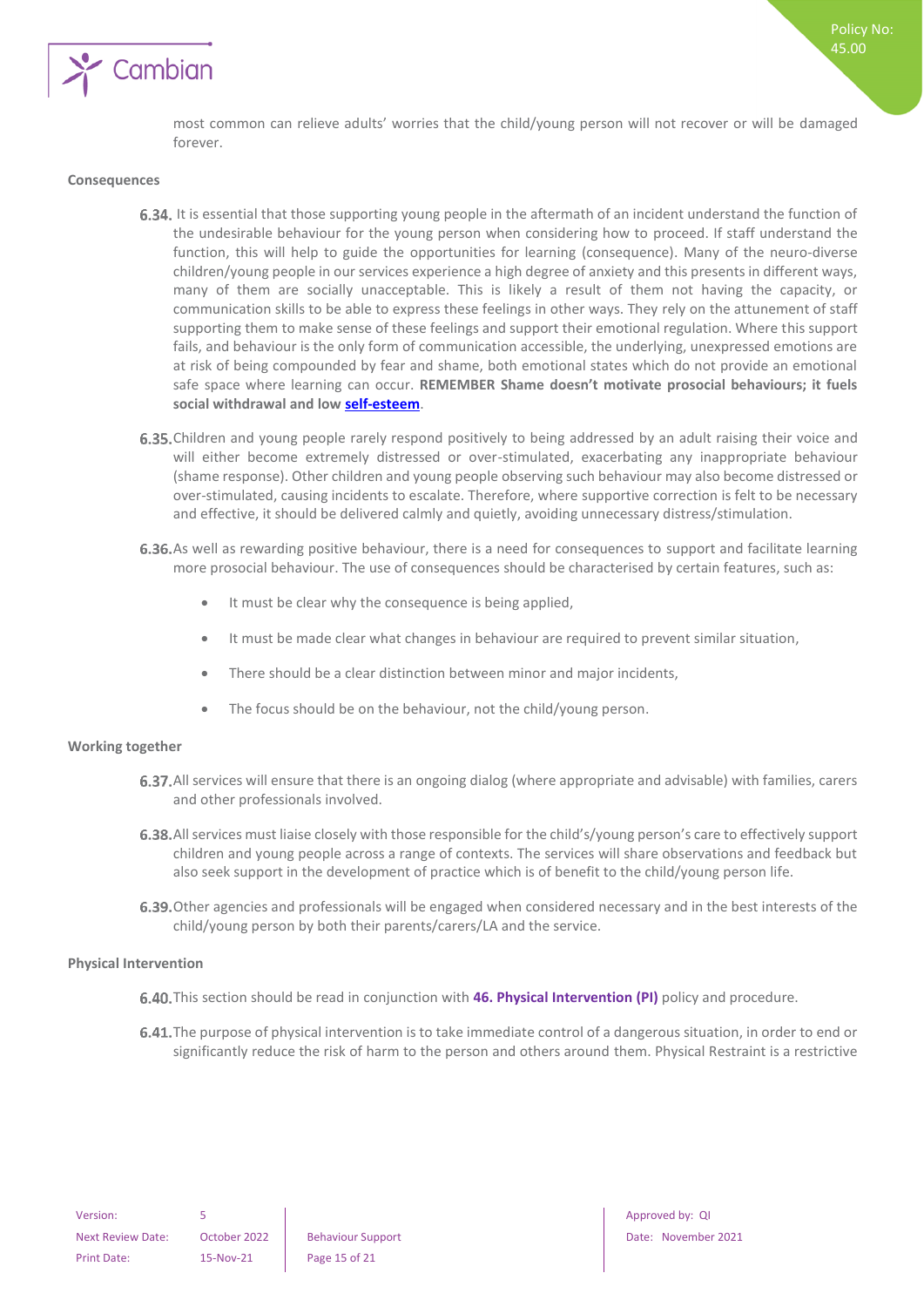

Policy No: 45.00

6.42. Cambian services use either of the following BILD accredited Physical Intervention methods:

- CPI Management of Actual of Potential Aggression (MAPA),
- PILLARS,
- Management of Violence and Aggression (MVA).
- Team Teach
- 6.43. This policy, procedure, supporting documentation and training are provided for staff to give clear instruction and guidance.

#### <span id="page-15-0"></span>**Supporting staff**

- 6.44. We understand that working with children and young people with complex needs in developing effective behavioural support requires commitment, specific skill and dedication. In order for the support for behaviour to be as effective as it could be, it is necessary for the staff involved to be provided with a learning and reflections opportunities and with the appropriate level of skill and confidence. Cambian is committed to supporting staff by:
	- Providing MAPA, PILLARS, MVA model training and also where required additional learning opportunities in the use of appropriate strategies and interventions,
	- Completion and continuous monitoring of Cambian KPI's including an overview of incidents, deescalation and level of restraints used,
	- Providing support from a member of the Senior Leadership Team to members of staff including managers whenever requested,
	- Providing additional guidance, for example clinical support in development or review of Behaviour Support Plans for children and young people in order to address challenging behaviour,
	- Regular monitoring of incidents,
	- Staff debrief sessions following stressful or serious incidents,
	- Providing regular supervision with line manager which encourages deep reflection,
	- Providing access to Employee Assistance Programme which is free of charge.

#### <span id="page-15-1"></span>**Staff debrief**

- 6.45. We have a duty of care for our staff. Debrief after a serious incident and/or incidents where restrictive intervention was used is a necessary and important step. Debrief can be carried out by any member of staff including Managers, Team Leaders, members of the therapy team. The name of the staff member receiving and also providing debrief is added to the incident sheet, the debrief document is completed on 45.2 – Reflective Debrief and attached to the relevant incident form.
- 6.46. Where restrictive intervention took place, debrief with the member of staff should be carried out within 24 hours. There might be times where a group debrief will need to be offered – this will take place where a group of staff were involved in a difficult incident/situation and it is believed the whole group will benefit from the session. These sessions might be guided by Managers, facilitators or other identified practitioners. Group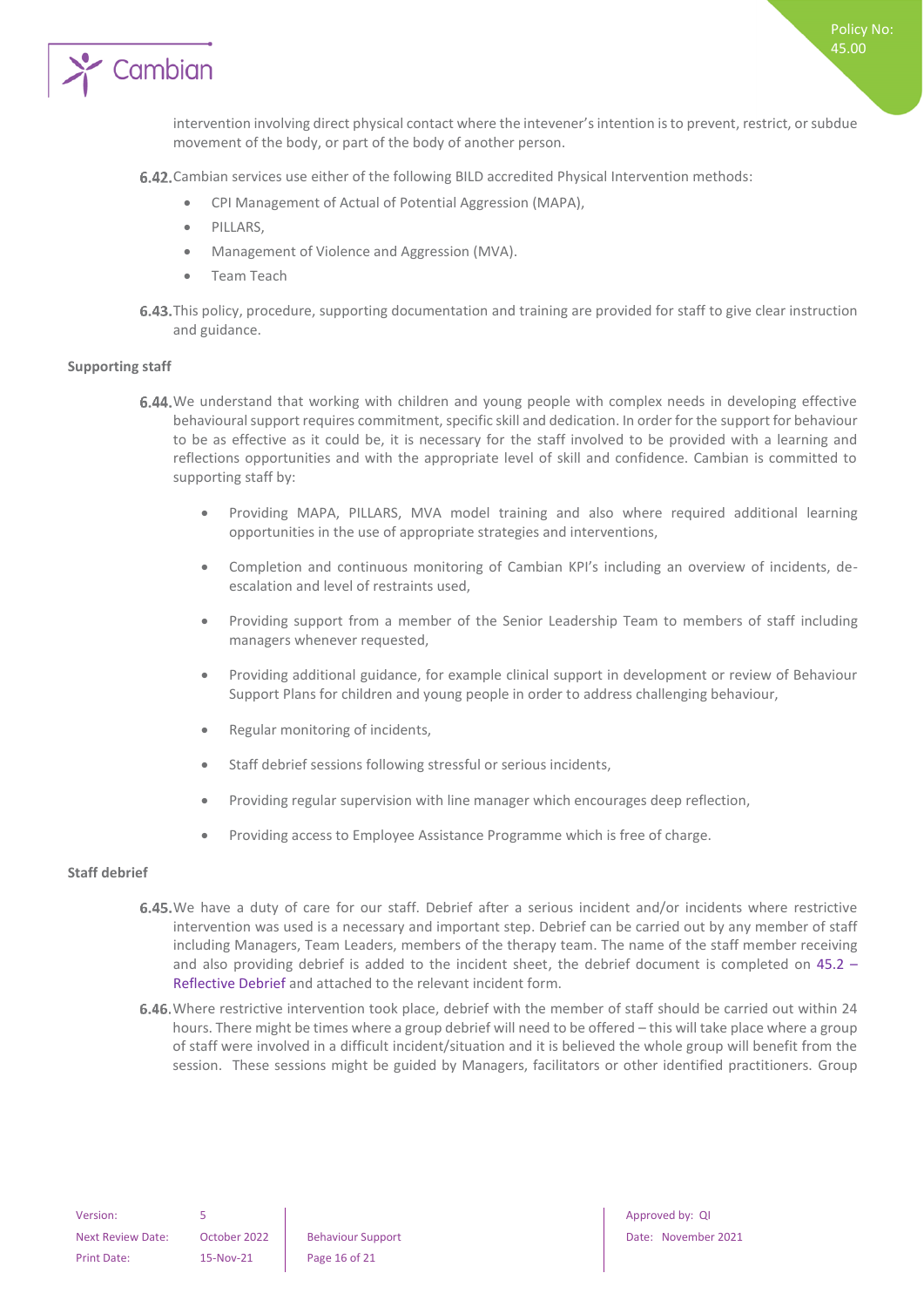

debriefs will be provided to review team members' experience at the time and it is important to remember that the feedback from each session should be use to inform further learning.

#### <span id="page-16-0"></span>**Heads of Care Forum**

- 6.47. Cambian Education has a dedicated Heads of Care forum which meets quarterly. The Forum comprises, but is not restricted to the following members:
	- Regional Education (Care) Leads (Chair)
	- Regional Education Leads open membership
	- Heads of Care/Registered Managers
	- Headteachers/Principals open membership
	- Responsible/Nominated Individuals and Directors open membership
	- COO open membership
	- Other Cambian key members depending on the subject discussed e.g. Learning & Development and HR team – by invitation
	- Guests (Regulators, Advocates, Parents/Siblings, others) by invitation

6.48. The Heads of Care forum members have collectively established the terms of reference:

- Networking opportunity to promote and share good practice,
- to support and encourage the development of the quality and best practice across care provisions,
- to ensure there is collaborative approach to raising standards,
- for Heads of Care to meet to problem solve, share information and offer peer support,
- on request to review, comment and make proposals for change in relation to policy and procedures,
- to provide a platform for understanding and introducing new initiatives: i.e. applying new legislation and to work specifically on an area of future development identified for our sector. all times with current legislation and statutory guidance, and ensure that daily practice and procedures accord with this policy,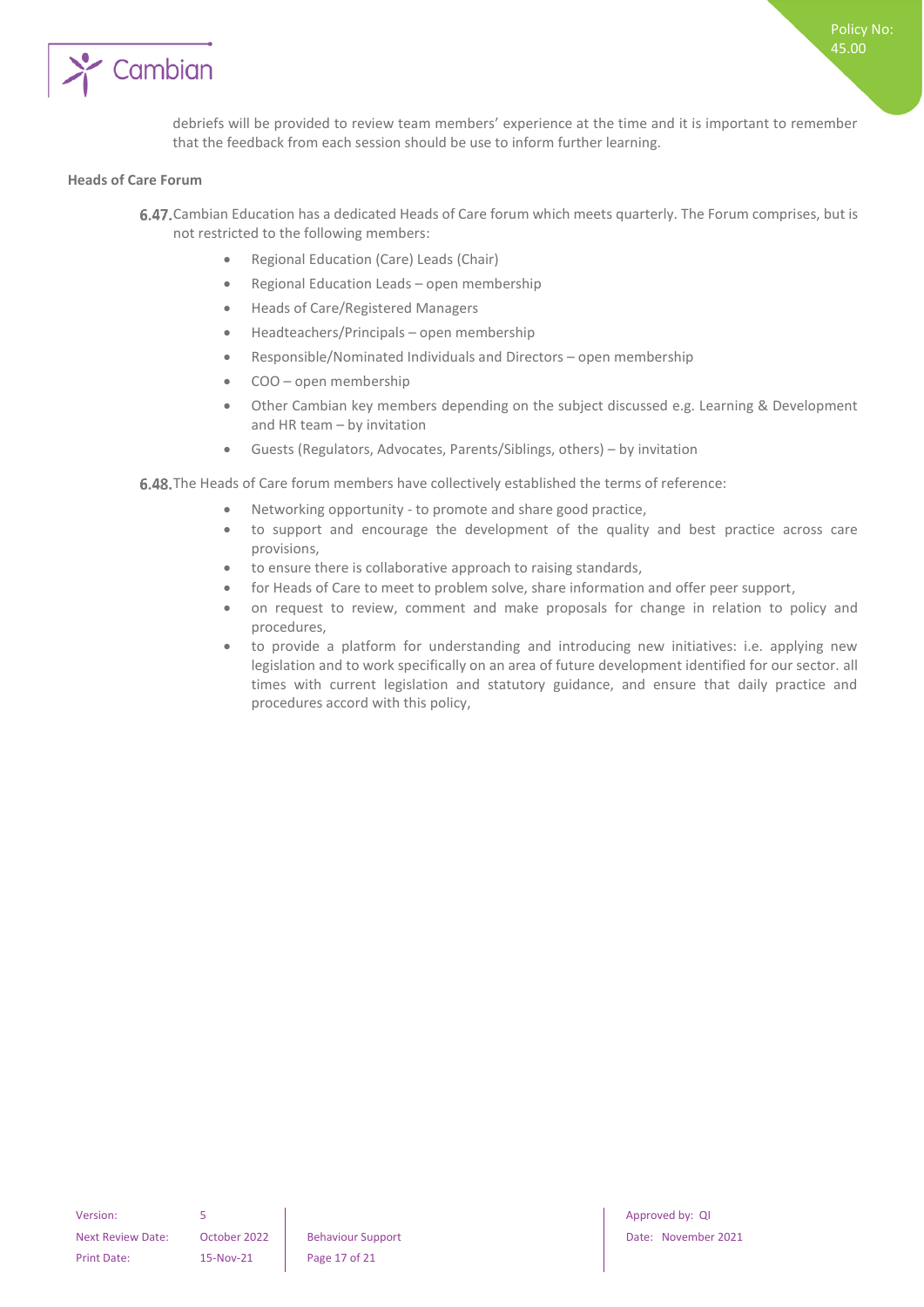

- Ensuring that Cambian Education meets the requirements of the relevant Behaviour Support framework within its standards and training (facilitated by relevant programme lead),
- Ensuring that operational feedback on the effectiveness of behaviour support policies and procedures is sought and promoting the welfare of children and young people are consistent at
- Monitoring and analysing a holistic view of behaviour support issues to ensure that incidents are managed effectively, themes are identified and tracked and appropriate actions are taken within suitable timescales,
- Facilitating a 'lessons learned' process to ensure that from an organisational perspective, learning points from serious incidents, can be identified and action taken which will support the review of this policy,
- Ensuring processes are in place and operating, to routinely review and evaluate behaviour support including practice and performance of all staff working with children and young people,
- Promoting and fostering a culture of continuous improvement across all disciplines,
- Providing an information exchange / setting for discussion to consider the best means to address any issues in relation to safeguarding & child protection, including working together with other agencies.

#### <span id="page-17-0"></span>**Need for consent**

6.50. Please read this section in conjunction with Mental Capacity and Consent and Deprivation of Liberty policy.

6.51. Children's and Young People's care must only be provided with the consent of the relevant person, which may include the person themselves.

#### <span id="page-17-1"></span>**Consent and Mental Health Act**

- 6.52. Where young people are detained under Section 2 and 3 of the Mental Health Act consent may not be required – staff should follow guidance within the MHA Code of Practice.
- 6.53. Implementation of positive behaviour support through supervision, staff meetings and collaborative discussion with members of the clinical team.
- Each location will have an up-to-date training matrix which provides evidence of all staff training including the name of the course, date and time taken and when this training needs to be refreshed.

## <span id="page-17-2"></span>**7. Standard Forms, Relevant Documents, Letters & References**

<span id="page-17-3"></span>**This Policy's supporting documents**

| 45                | Behaviour Support Policy - Education                     |
|-------------------|----------------------------------------------------------|
| 45.1              | Risk Assessment and Management process map for Education |
| 45.2              | Referral Assessment Placement Form                       |
| 45.3              | <b>Impact Assessment</b>                                 |
| 45.4a             | Behaviour Support Plan – for Individual signature        |
| 45.4b             | Behaviour Support Plan – for parent or LA signature      |
| 45.5a             | Individual Risk Assessment                               |
| 45.5 <sub>b</sub> | Individual Risk Assessment – example and guidance        |
| 45.6              | Risk descriptors                                         |
| 45.7a             | WRA Guideline (ASD profile)                              |
|                   |                                                          |

Version: 5 5 Approved by: QI Approved by: QI Approved by: QI Approved by: QI Approved by: QI Next Review Date: October 2022 Behaviour Support Date: November 2021 Print Date: 15-Nov-21 Page 18 of 21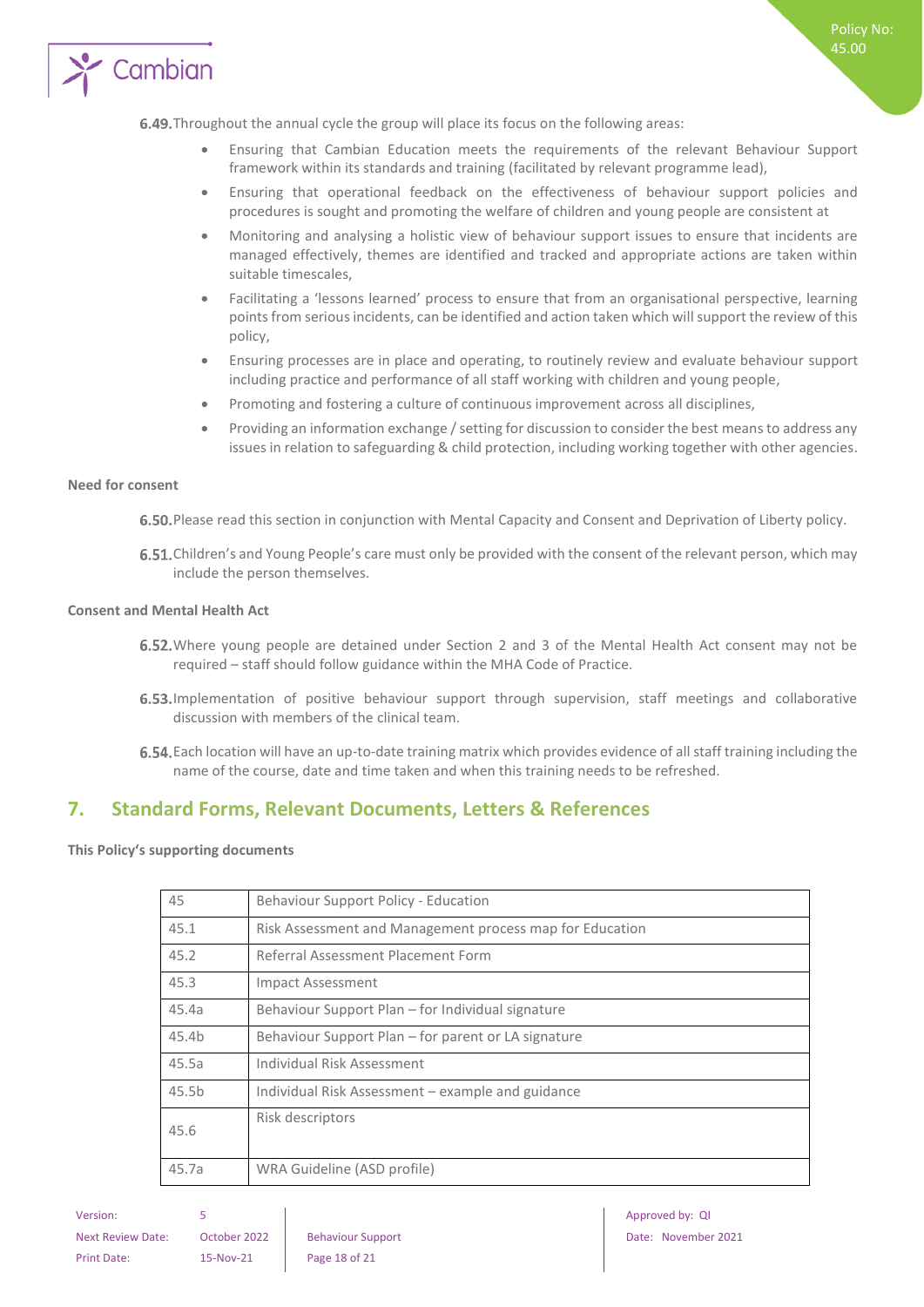

| 45.7b    | Weekly Risk Assessment (ASD profile)             |
|----------|--------------------------------------------------|
| 45.8a    | WRA Guideline (AS profile)                       |
| 45.8b    | Weekly Risk Assessment (AS profile)              |
| 45.9     | Weekly Risk Assessment spreadsheet template      |
| 45.10    | Incident Form                                    |
| 45.11a-g | Debrief Forms for staff (levels 1-4) 7 documents |
| 45.12    | Placement Support Plan                           |
| 45.13    | Staff Reflective debrief                         |
| 45.14    | Weekly Body Map                                  |
| 45.15    | Static body chart record                         |
| 45.16    | <b>Risk Reduction Plan</b>                       |
| 45.17a   | Placement Plan - adults                          |
| 45.17b   | Placement plan - children                        |

Version: 5 **5 1 Approved by: QI** Print Date: 15-Nov-21 Page 19 of 21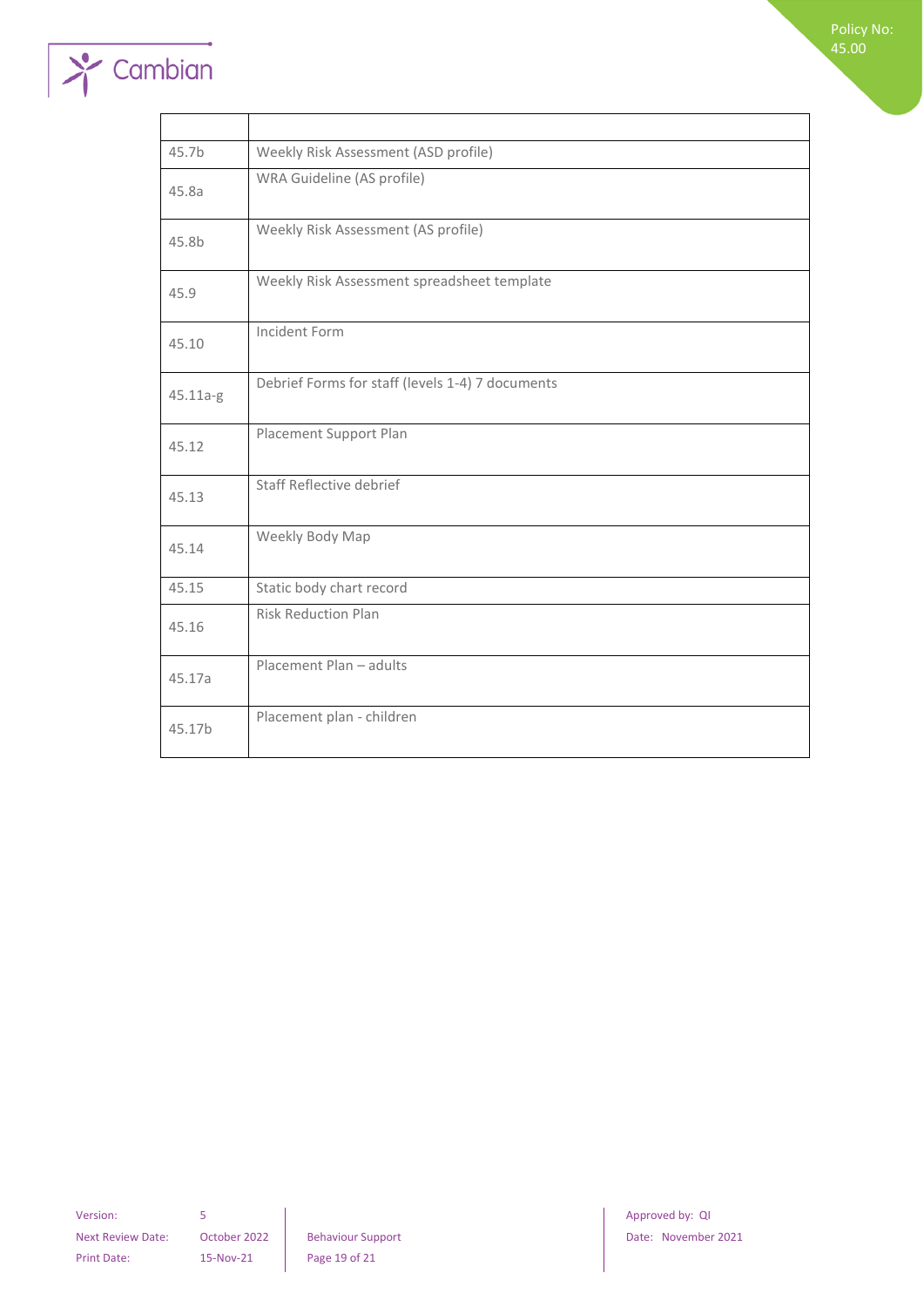

- 7.1. Risk Assessment and Management process map for Education
- 7.2. Referral Assessment Placement Form
- 7.3. Impact Assessment
- 7.4. Behaviour Support Plan for Individual signature
- 7.5. Behaviour Support Plan for parent or LA signature
- 7.6. Individual Risk Assessment
- 7.7. Individual Risk Assessment example and guidance
- 7.8. Risk descriptors
- 7.9. Weekly Risk Assessment (ASD profile)
- 7.10. WRA Guideline (ASD profile)
- 7.11. Weekly Risk Assessment (AS profile)
- 7.12. WRA Guideline (AS profile)
- 7.13. Weekly Risk Assessment spreadsheet template
- 7.14. Incident Form
- 7.15. Debrief Forms for staff (levels 1-4) 7 documents
- 7.16. Placement Support Plan
- 7.17. Staff Reflective debrief
- 7.18. Weekly Body Map
- 7.19. Static Body Chart Record
- 7.20. Risk Reduction Plan
- 7.21. Placement Plan adults
- 7.22. Placement plan children

#### <span id="page-19-0"></span>**Other Cambian Policy**

- 7.23. Child Protection and Safeguarding
- 7.24. Child Sexual Exploitation
- 7.25. Physical Intervention
- 7.26. Mental Capacity and Consent
- 7.27. Anti-bullying
- 7.28. Third Party Aggression
- 7.29. Exclusions